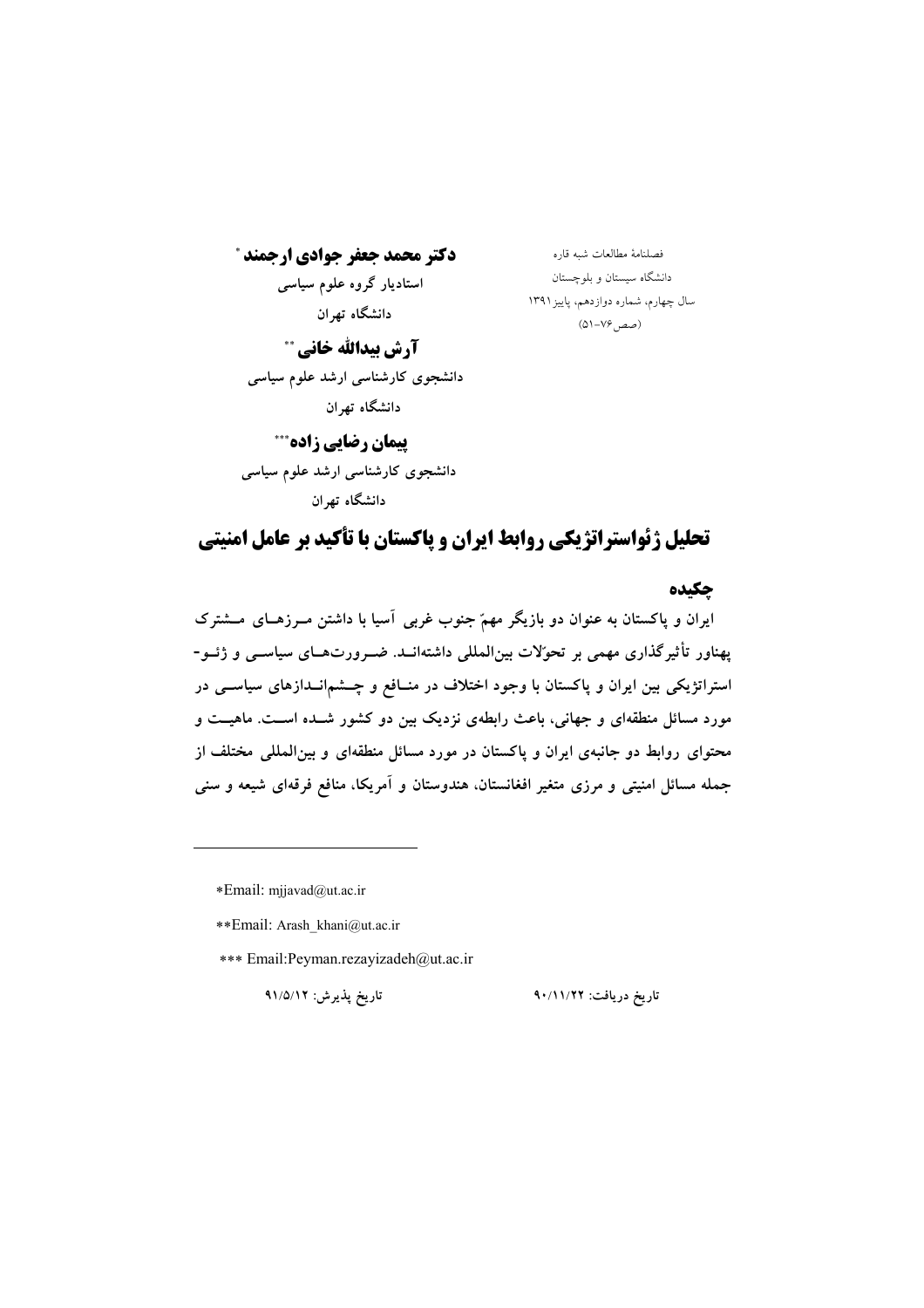و گروههای بنیادگرا وسلفی، مسئلهی هستهای و نیروهای ناتو می تواند بر آینده روند صلح و ثبات در اسیا تاثیرگذار باشد. مقالهی حاضر تلاش دارد تا چشم اندازهای ًمختلـف روابــط ایران و پاکستان را در یک محیط ژئواستراتژیک امنیتی بررسی کند. بر همین اساس نوشـتار حاضر استدلال می کند که مهمترین متغیر در روابط ایران و پاکستان بعد از انقلاب اسـلامی به طور عام و پس از پازدهم سیتامبر به طور خاص عامل امنیت استراتژیک در یـک محــیط ژئواستراتژیک در منطقه میباشد. در واقع با توجه به موقعیت ژئوپلیتیکی و ژئواسـتراتژیکی دو طرف و مسائل امنیتی بین آنها، روابط مابین دو کشور و نگاه استراتژیک سیاستگذاران دو طرف به هم در زمینههای مختلف نیز از مجرای محیط ژئواستراتژیک امنیتـــی و بــالابردن توان امنيتي خود در منطقه بوده است.

**کلیدواژ دها:** ایران، پاکستان، روابط، امنیت، ژئواستراتژیک

#### مقدمه

بخشی از متون روابط بین|لملل امروزی، با تأثیر پذیری از انقلاب اطلاعات و ارتباطــات بر کاهش نقش عامل جغرافیا در عرصهی روابط بین|لملل تأکید میکنند. با وجود این، عامل جغرافیا و به ویژه همجواری همچنان به عنوان یک عنصر مهــم در روابــط کــشورهــا نقــش آفرینی می کند و بدون در نظر گرفتن روابط کشورها با همسایگان، بــرآورد امنیــت و منــافع ملی آنها امری غیر ممکن است. شناخت میزان توانایی و آسیب پذیری کشورها، تابع شرایط جغرافیایی و ژئوپلیتیکی هر کشور است، امّا به عنوان یک اصل کلبی در سراسـر جهـان. همسایگان از نقش منحصر به فرد و ویژه در سیاستهای راهبردی هــر کــشور بــرخــوردار هستند. جمهوری اسلامی ایران با برخورداری از پانزده همسایهی ارضی و دریـایی، حــوزه بزرگی از همسایگان متفاوت با توانـاییهـای مختلـف را در کنـار خـود دارد. روابـط بـا همسایگان، خواسته یا ناخواسته، دوستانه یا خصمانه، تأثیرات تعیین کننــدهای بــر امنیــت و تمامیت ارضی هر کشوری دارد. یکی از مهمترین همسایگان ایران کشور پاکستان میباشـد. روابط ایران با پاکستان، به عنوان کشور همسایه، با توجه به قرابت جغرافیایی و داشتن نقاط مشترک فراوان می تواند در یک فضای ً ویژه و مجزا مورد تحلیل قرار گیرد. ایــن کــشور بــا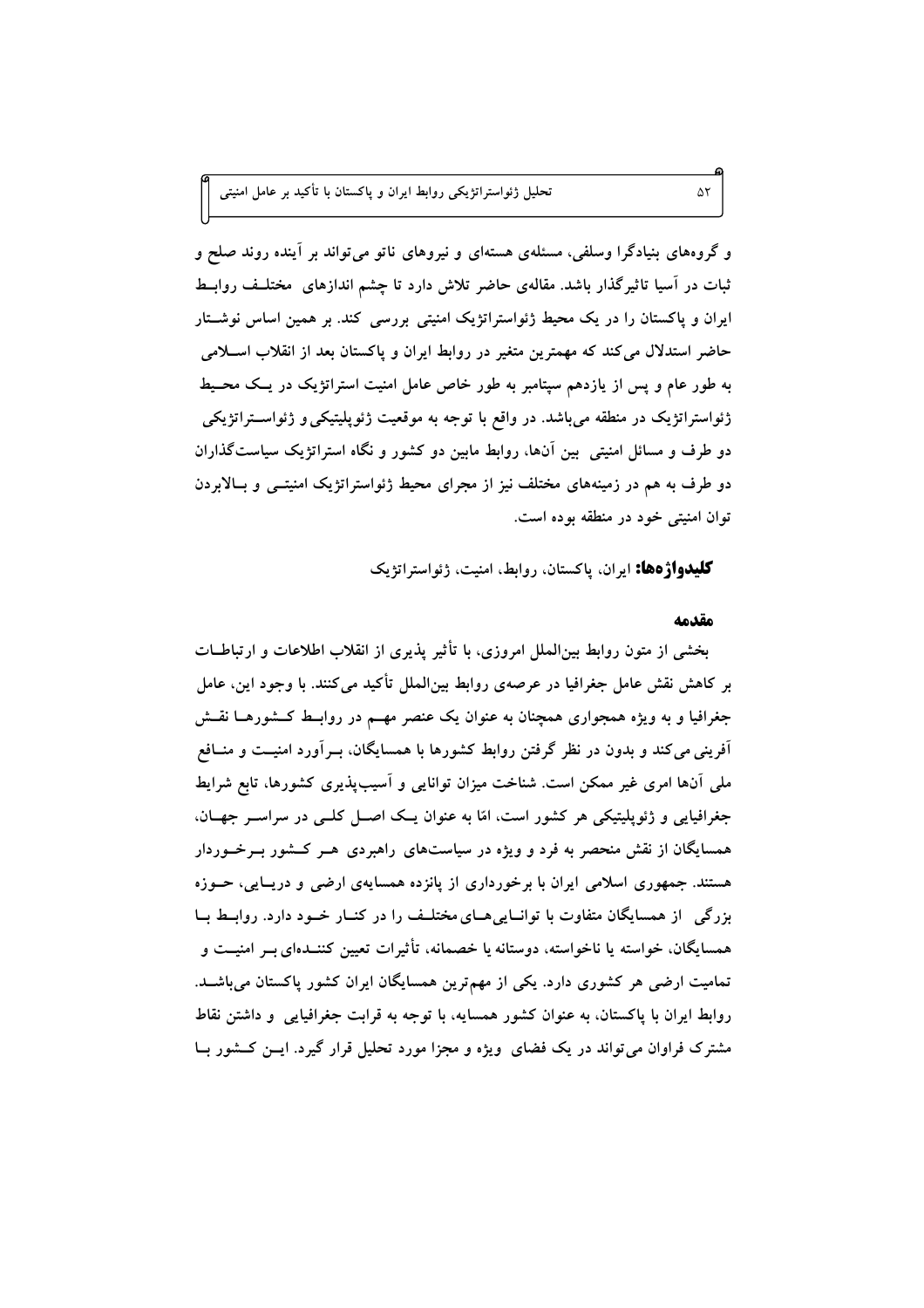داشتن مرزهای مشترک و طولانی (حدود ۹۸۷ کیلومتر) و روابـط راهبــردی در زمینــههــای گوناگون یکی از کشورهای مهم برای جمهوری اسلامی ایران محسوب میشود. روابط ایران و پاکستان سابقهای طولانی دارد. این روابط برخاسته از دیدگاهها و میراث مشترک فرهنگی و سیاسی دو کشور است؛ میراث مشترکی که طیف وسـیعی از مــسائل فرهنگــی، زبــانی و مذهبی را در بر میگیرد و تاریخچهای طولانی دارد. با شکل گیــری پاکــستان، ایــران اوّلــین کشوری بود که آن را به رسمیت شناخت. همچنین با وقوع انقلاب اسلامی در ایران و شکل گیری نظام جمهوری اسلامی،پاکستان نیز اولین کشوری بود که جمهوری اسلامی ایــران را به رسمیت شناخت. با توجه به محیط ژئواستراتژیکی که طرفین در آن قرار دارنـد، امنیــت، بستر فوقالعاده مهمی برای روابط میباشد. حادثهی یازدهم سپتامبر باعث ناامن شدن بـیش از پیش منطقهی شبه قارّه و افزایش هزینههای امنیتی برای کشورهای مختلف از جمله ایــران و پاکستان شد. تأمین امنیت استراتژیکی این منطقه و حفاظت از محیط امنیتــی آن، افــزایش همکاری کشورهای مختلف را میطلبید. بر همــین اســاس دو کــشور اســتراتژیک ایــران و پاکستان، همکاریهای خود را در زمینههای مختلف افزایش دادند. با توجه بــه ایــن کــه در چند سال اخیر، سطح روابط ایران و پاکستان در حوزههای ًمختلف گــسترش یافتــه اســت، مروری بر این روابط و بازشناسی فرصتها و چالشهای ساختاری حوزههای مختلف روابط بین دو کشور، اهمیت تحقیق در ایــن زمینــه را روشــن مــیکنــد. شــناخت فرصــتهــا و چالش های روابط دو کشور که پایهی اساسی گسترش و یا کاهش این روابط در حوزههای مختلف می باشد. باعث می شود که با نگاهی آسیبشناسانه و انتقادی به این روابــط. موانــع موجود را رفع کرد و در صدد گسترش آن برآمد.

 $\Delta \mathsf{r}$ 

پیرامون روابط ایران و پاکستان، کتابها و مقالات زیادی ۖ نوشته شده است که در این جا به تعدادی از آنها به عنوان پیشینهی تحقیق اشاره میشود؛ کتاب «تــاریخ روابــط خــارجی پاکستان نوشته بورک و زایرینگ» از جمله آثاری اسـت کــه روابــط خــارجی پاکــستان و سیاست خارجی آن را بررسی کرده است. این کتاب در نوزده فصل تــدوین شــده اســت و سیاست خارجی پاکستان را از سال ۱۹۴۷ یعنی ِ زمان اسـتقلال پاکـستان تــا بعــد از مــرگ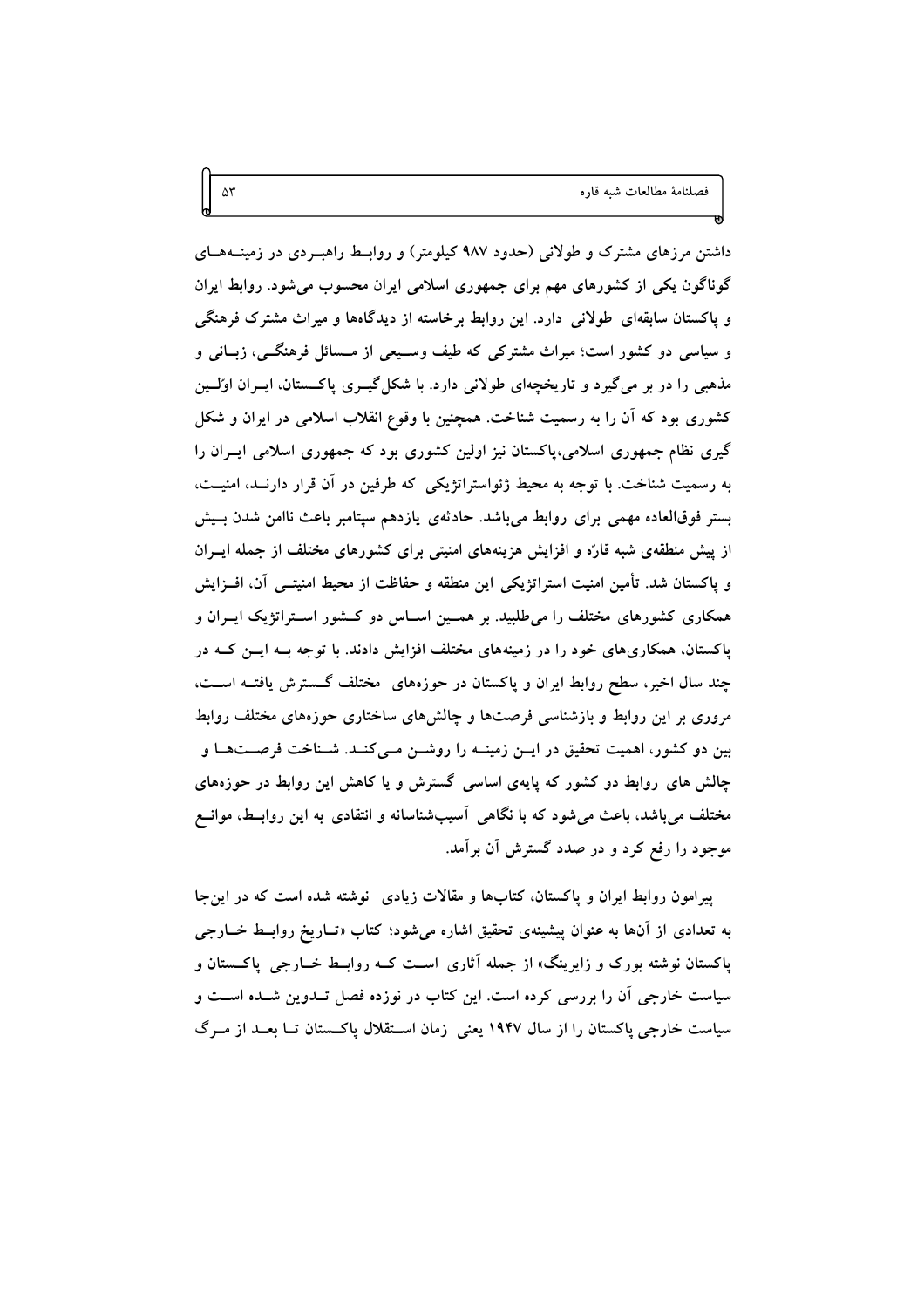ضیاالحق بررسی می کند. نویسندگان کتاب با اذعان به اینکه ایران به عنوان اولین کــشوری بود که پاکستان را به رسمیت شناخت، نقش این کشور را در تثبیت پاکستان در سـال۵حـای اولیه بسیار مهم ارزیابی میکنند. بر همین اساس با توجّه به اینکه نویسندگان، فصل خاصــی را به ایران اختصاص ندادهاند، امّا در خلال اکثر بخشهای کتاب به نقش ایران در سیاست خارجی پاکستان اشاره داشتهاند. بورک و زایرینگ در بخــشی از کتــاب ضــمن اشــاره بــه مواضع ایران در مناقشات هند و پاکستان و کشمیر و طرفداری ایــن کــشور از پاکــستان در مواجهه با هند، ایران را شریکی راهبردی برای پاکستان میدانند. آنها ضمن اشاره به کمک-های نظامی و مالی محمد رضاه شاه پهلوی به سرکوب شورشهــای قــومی در پاکــستان و هسته ای شدن آن، این کشور را تا قبل از انقلاب اسلامی شــریک راهبــردی پاکــستان مــی دانند. (بورک و زایرینگ، ۱۳۷۷)اثر دیگری که به روابط ایران و پاکستان میپردازد، مقالهی «روابط ایران و پاکستان: نقش اَمریکا اثر سامیتا کومار» است. کومار در ایــن مقالــه ضــمن اشاره به اختلافات ایران و آمریکا بعد از انقلاب اسلامی تا اویل دههی ۲۰۰۰ میلادی، مهم-ترین عامل در روابط ایران و پاکستان را آمریکا میداند (T73-773-773008) همچنــین در این مورد مقالهای با عنوان منابع انــرژی حــوزه ی دریــای خــزر و نقــش آن در روابــط خارجی ایران با هند و پاکستان وجود دارد که به قلم مــسعود ایمــانی نوشــته شــده اســت. ایمانی در این مقاله ضمن اشاره به نقش ایران در تعاملات انرژی در دریای خزر، به نگرانی ها و منافع هند و پاکستان در ارتبــاط بــا حــوزههــای انـــرژی ايـــن منطقــهی دريــايی مـــی پردازد.(79-59:909:1mani) کتاب دیگری با عنوان مناسبات راهبردی ایران و پاکستان بــه اهتمام طیبه واعظی در این مورد وجود دارد. این کتاب مجموعــهای از مقــالات اســت کــه توسط نویسندگان مختلف در مورد روابط ایران و پاکستان در حوزههای مختلف نوشته شده است. کتاب حاضر به بررسی مسائل مختلف روابط ایران و پاکستان ازجمله آمریکا، مــسئله هستهای و افغانستان و… با دیدگاهی توصیفی- تاریخی میپردازد. مقالهی دیگــری در ایــن مورد با عنوان «همکاری ایران و پاکستان برای صلح و ثبات منطقه ای وجود دارد که توسط احمد منتظران و کاشف ممتاز» نوشته شده است. نویسندگان این مقاله با توجه به معــضلات مختلف منطقهای دو کشور در مناطق تحت نفوذ خود و همچنین اختلاف دیــدگاهی کــه در

۵۴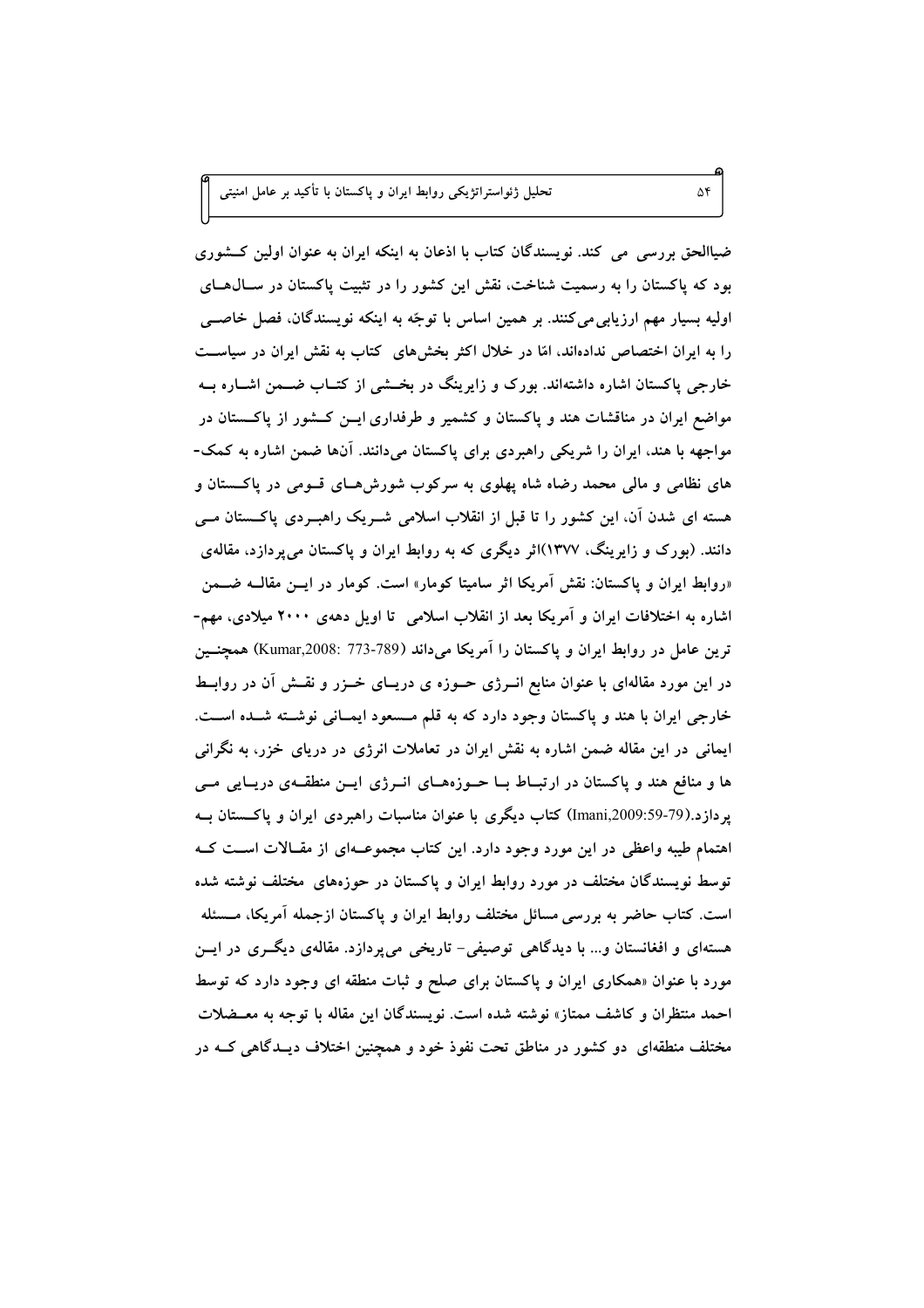مورد مسائل مختلف از جمله افغانستان بین دو کشور وجود دارد، عوامل همکاری ً و منــافع حاصل از آن را بسیار بیشتر از مسائل اختلاف(ا بین دو کشور میداننــد (Montazeran and Mumtaz,2004) همچنین مقالهی دیگری ً در این مورد تحت عنــوان «روابــط غیرکــارکردی ایران و پاکستان نوشته هارش پانت» وجود دارد. پانت در این مقاله ضمن تحلیــل اخــتلاف منافع ايران و پاکستان در مورد مسائل مختلف از جمله افغانستان، طالبان، حــضور نــاتو در منطقه، آمریکا و…. مهمترین عامل اختلاف بین ایران و پاکستان را منــافع فرقــه ای شــیعه و سنی می داند. وی منافع فرقه ای شیعه وسنی را مهترین عامل ناکارآمد بودن و غیرکارکردی بودن روابط دو کشور می داند.(Pant,2009:43-50) همان طور که سابقه پژوهش نشان مبی-دهد، اکثر کتب و مقالاتی که روابط ایران و پاکستان را بررسی میکنند، با تأکید بر یکــی از جنبههای روابط از دیگر زوایای آن غافل میشوند. اکثر این کتب و مقالات نیز با دیــدگاهی توصیفی و جانبدارانه به بررسی روابط این دو کشور در مقاطع خاص تــاریخی و مـــسائل خاص پرداختهاند. در هیچ یک از کتب و مقالات، تحلیلی جامع و تبیینی تئوریک از روابــط دوکشور در زمینههای مختلف بعد از انقلاب اسلامی ایران بــه چـــشم نمـــیخـــورد. مقالـــهی حاضر در پی اَن است تا سطح روابط دو کشور را در زمینــهـمــای مختلــف بعــد از انقـــلاب اسلامی تحلیل کند و عامل اساسی گسترش روابط دو کشور را در زمینـههـای مختلـف بـا توجه به محیط ژئوپلیتیکی و ژئواستراتژیکی دو کشور، مسائل و معــضلات مــابین و عامــل امنیت میداند. با توجه به این مسأله، پژوهش حاضر از دیــدی ژئــواســتراتژیک بــه تحلیــل روابط ایران و پاکستان در حوزه-های مهم امنیتی و راهبردی پرداخته است. بر همین اساس، سوال اصلی ما در مقالهی حاضر این است که مهمترین عاملی که بعـد از انقــلاب اســلامی باعث گسترش روابط ایران و پاکستان (با توجه اینکه هر دو طرف در یک محیط ژئو پلتیک و استراتژیک قرار دارند) شده، چه عاملی بوده است؟ در پاسخ به این سوال فرضیه اساســی مقالهی حاضر این است که مهم تــرین عامــل در روابــط ایــران و پاکـــستان، متغیــر امنیــت استراتژیک در یک محیط ژئواستراتژیک می باشد. بر همین اساس مقالــه حاضــر چــارچوب مفهومی ژئو استراتژیک و متغیرهای آن را برای تحلیل روابط ایران و پاکستان به عنوان ابزار کار مورد استفاده قرار میدهد. با توجه به این که در این سال ها روابط ایران و پاکستان بــه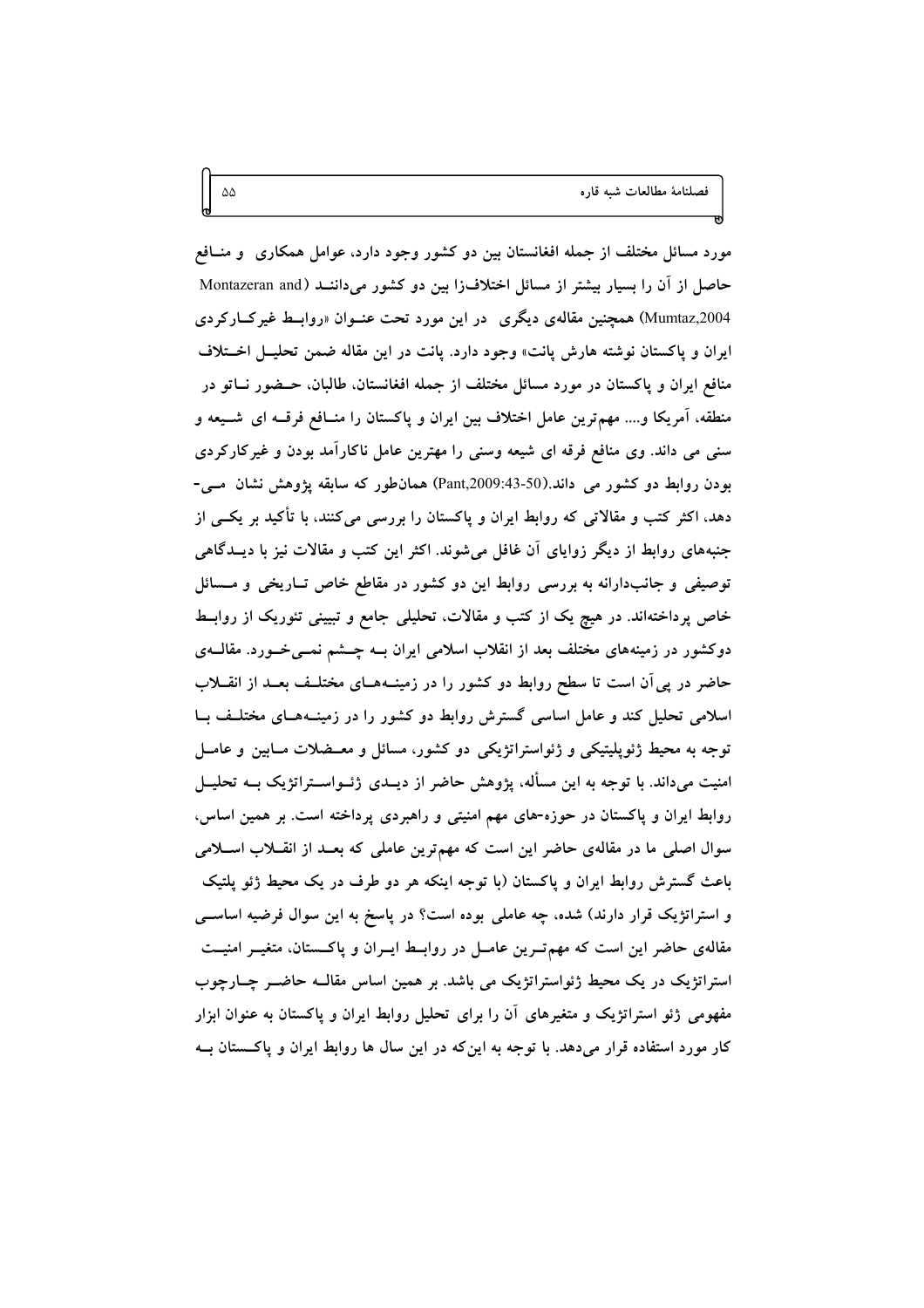سمت استراتژیک شدن پیش میرود، هدف تحقیق بررسی فرصتها و موانع روابط دو کشور با توجه به محيط امنيتي، بالا بردن توان امنيتي دو طرف، كمك به شناخت فرصتها و موانع و افزایش ادبیات سیاستگذارانه در زمینه روابط خارجی و امنیتی بین دو کشور است.

#### جارجوب مفهومي ژئواستراتژيك

۵۶

استراتژی بیش از آنکه واژهای سیاسی باشد، اصطلاحی نظامی به نظر میرسید. سرشت پویا و متحول نظام قدرت جهانی و توزیع فضایی و منطقهای آن در جهان که عمدتاً تحــت تاثیر تحوّلات سریع در عرصه ی علوم و تکنولوژی و ارتقاء روزافزون سطح آگاهی ملتها از سویی و دگرگونی در نقش و کارکردهای عوامل ثابت و متغیر ژئوپلیتیکی از سوی دیگــر قرار داشت، به تحول مفهومی واژهی ژئواستراتژی منجر شد. واژه ژئواستراتژیک نیز همـراه با مسائل جغرافیای نظامی تا جنگ جهانی دوم در مطالعات منطقهای مورد استفاده قرارمــی گرفت. پس از خاتمه جنگ، از لحاظ نظامی دو تحول عمده به وقوع پیوست: «یکی بیداری افکار عمومی و تلاش برای رسیدن به استقلال و دیگری پیـشرفت تکنولـوژی». پیـشرفت تکنولوژی و مسائل روز باعث شد، تأثیر عوامل محیطی و طبیعی، در ژئواسـتراتژی کــاهش یابد و عوامل دیگر اهمیت بیشتری پیدا کنند (مینایی،۱۳۸۶)۲۳) در حقیقت، ژئــواســتراتژی علم کشف روابطی است که بین یک استراتژی و محیط جغرافیـایی وجـود دارد واژه ژئــو-استراتژی، عملاً در نیمهی دوم قرن بیستم در استراتژیهای نظامی جــای گرفــت و امــروزه تمامی تحوّلات نظامی، سیاسی، اقتصادی و ژئوپلیتیکسی در ارتبـاط مـستقیم بـا ملاحظـات ژئواستراتژیک قرار دارد (عزتی،۱۳۷۹٪) عناصر ژئوپلیتیــک شــالودهی ژئــواســتراتژیک را تشکیل میدهند، چرا که عناصر طبیعی تأثیر عمیقی در کاربرد ابزار و امکانات دارد. موضـوع ژئواستراتژیک بررسی عناصر جغرافیایی مبتنی بر مسائل و عناصر استراتژیک و نائل آمدن به نتايج استراتژيک ميµشد(Karabulut,2005:29)امروزه با رويکردي ٍ همه جانبه، ساير مولفه-های قدرت و عوامل اتصال کننده بین دو کشور وارد حوزهی ژئواستراتژی شده اند. به تعبیر کالینز: «چارچوب استراتژی ملی، استراتژی کلّی سیاسی(که به مسایل سیاست بین المللی و داخلي ارتباط پيدا مي كند)، استراتژي اقتصادي (كــه بــازتــاب خــارجي و داخلــي دارد) و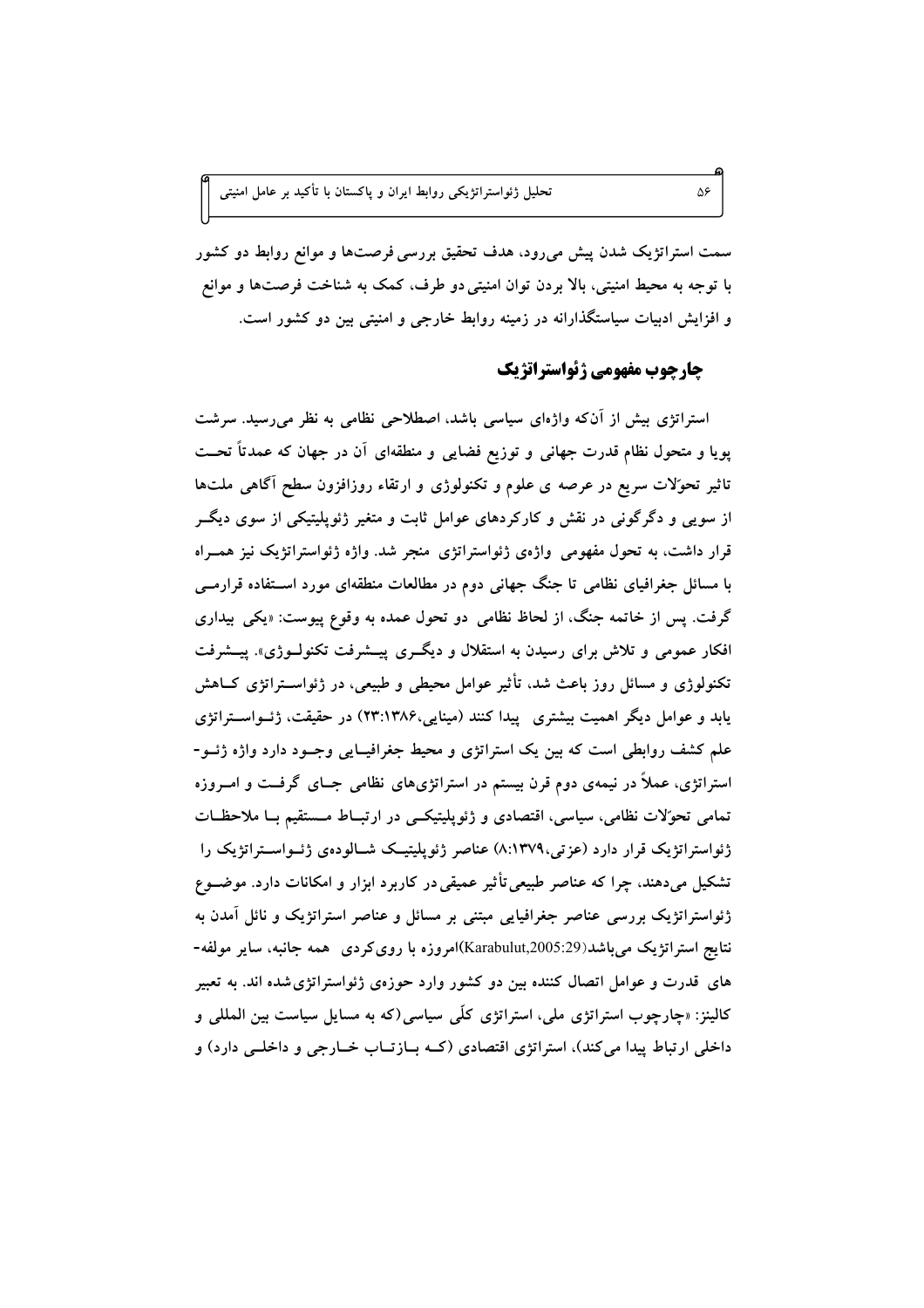فصلنامهٔ مطالعات شبه قاره

بالاخره استراتژی نظامی، همراه با سایر استراتژیهای دیگری از این قبیــل در ژئواســتراتژی جای میگیرند؛ چرا که در تحلیل نهایی عوامل استراتژیک و ژئوپلیتیک، تلفیقی از یکــدیگر هستند»(مینایی:۴۹:۱۳۸۶) مفهوم نرم استراتژی امروزه به شیوهی جدیــد نیــز گـــسترش پیــدا کرده و حوزههای ارتباطی، تکنولوژیک، فضای مجازی و همچنین محیط داخلی و سیاست بین الملل را نیز پوشش میدهد. ایولاکوست و ژیلبن معتقدند: واژه ژئواستراتژی و استفادهای که از آن در برخی ِ امور مرتبط با روابط قدرت می شود، بر اهمیت اشکال قسدرت از لحــاظ منطقهای و فرامنطقه ای تأکید دارد. دلیل این امر آن است که فلان تنگه، فــلان منبــع نفــت، فلان شهر بزرگ، فلان سرزمین قومی و حتی مکان هـای نمــادین منــافع خاصــی را در نظــر قدرتهای رقیب جلوه میدهد که همین منافع و گاه یکی از آنها، ابزار مهمی برای تضمین کنترل ممتد و تملک آن سرزمین یا برای ً مقابله با نفوذ رقیب در آن مکان محسوب می شوند (لاکوست و ژیلبن،۱۳۷۸:۱۶۱) برای نمونه ژئواستراتژیک مناطقی که پاکستان و ایران در آن واقع شدهاند، حاشیهی استراتژیکی را ایجاد کرده که دو طرف با توجه به این که در منـاطق ژئوپلیتیکی دنیا واقع شدهاند و همچنین با توجه به نگاه استراتژیک قدرتهای بزرگ و منافع آنها در این منطقه، باعث میشود که دو کشور از لحاظ راهبردی استراتژیها و شاخصهای ژئواستراتژیک خود را برای همکاری نزدیک کنند تا بتوانند ضمن ایستادن در برابر تهدیدات مشترک ژئواستراتژیکی به منافع حداکثری خود برسند. شکل زیر این فرآیند را نشان می دهد.

۵۷

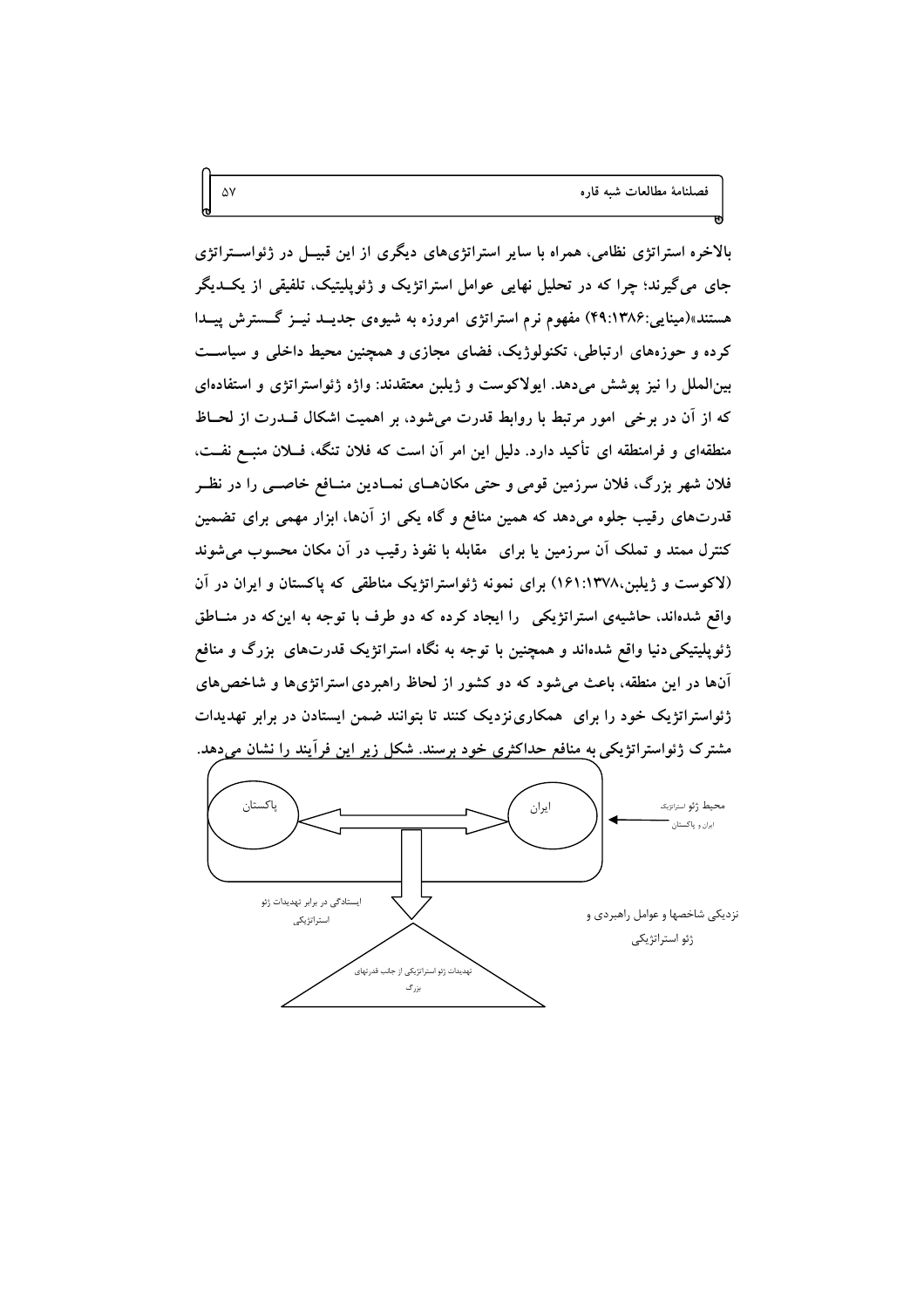در گذشته دانش واژه ژئواستراتژیک با توجه به مفهــوم نظــامی و ســختافــزاری، دارای عناصری بود که عبارت بودند از اهداف، راهها و ابزارها. امّا با برداشت نرمافــزاری ًاز ژئــو استراتژی، عناصر این واژه نیز تا حدودی تغییر کردند. در بخش بعدی عناصر اصـلی ژئــو-استراتژیک را توضیح میدهیم.

## 1- عناصر ژئواستراتژیک

در این بخش با توجه به موضوع اصلی تحقیق به مهم تـرین عوامــل ژئــواســتراتژیک کــه می تواند پیونددهندهی دو کشور باشد و باعث همکاری و نزدیکی استراتژیهای دو طـرف شود، را بیان میکنیم.

#### 2-1 سرزمین و فرهنگ جامعه

سرزمین و جغرافیا عامل حیاتی و در واقسع مهسم تسرین عامسل در بحــث ژئــواســتراتژیک میباشند. عامل سرزمینی و پیوند جغرافیایی و سرزمینی یکی از مهمترین عوامل در پیونــد ژئواستراتژیکی بین دو کشور هستند. پیدایش کلماتی از قبیل «میهن پرستی» «ملّت» «پیونــد دو کشور و فرهنگ» «جوامع» و دیگر واژههایی از این دست موید آن است که این کلمات در نتیجهی وجود روابط و پیوندهـای مـادی و معنــوی ایجــاد شــده و عامــل جغرافیــا و همجواری سرزمینی در ژئواستراتژیک بین دو کشور، یکی از عوامل مهم پیونددهنده بــوده است (مینایی،۱۳۸۶:۴۲) در مجموع می توان بیان داشت که محیط جغرافیایی و همجــواری سرزمینی بر آمده از آن می تواند در بحث ژئواستراتژیک به عنوان عامل اصلی پیونــددهنــده دو کشور و نزدیک کردن استراتژیهای آنها به هم باشد. این عامـل باعـث مـیشـود کـه دولت ها با یی بردن به منافع مشترک، رفتار سیاسی و تصمیمات داخلی و سیاست خارجی خود را هماهنگ با آن اجرا کنند. جامعه و فرهنگ آن بعد از جغرافیا و عامل سرزمینی یکی از مهمترین عوامل پیونددهنده در بحث ژئــواســتراتژیک مــی باشــد. نزدیکــی فرهنگــی و اعتقادی دو جامعه در کنار عوامل دیگر، یکی از مهمترین زمینههای پیونددهنده دو کشور است و باعث نزدیک شدن استراتژیهای دو طرف خواهد شد(2005:24)Xarabulut,2005:24

۵۸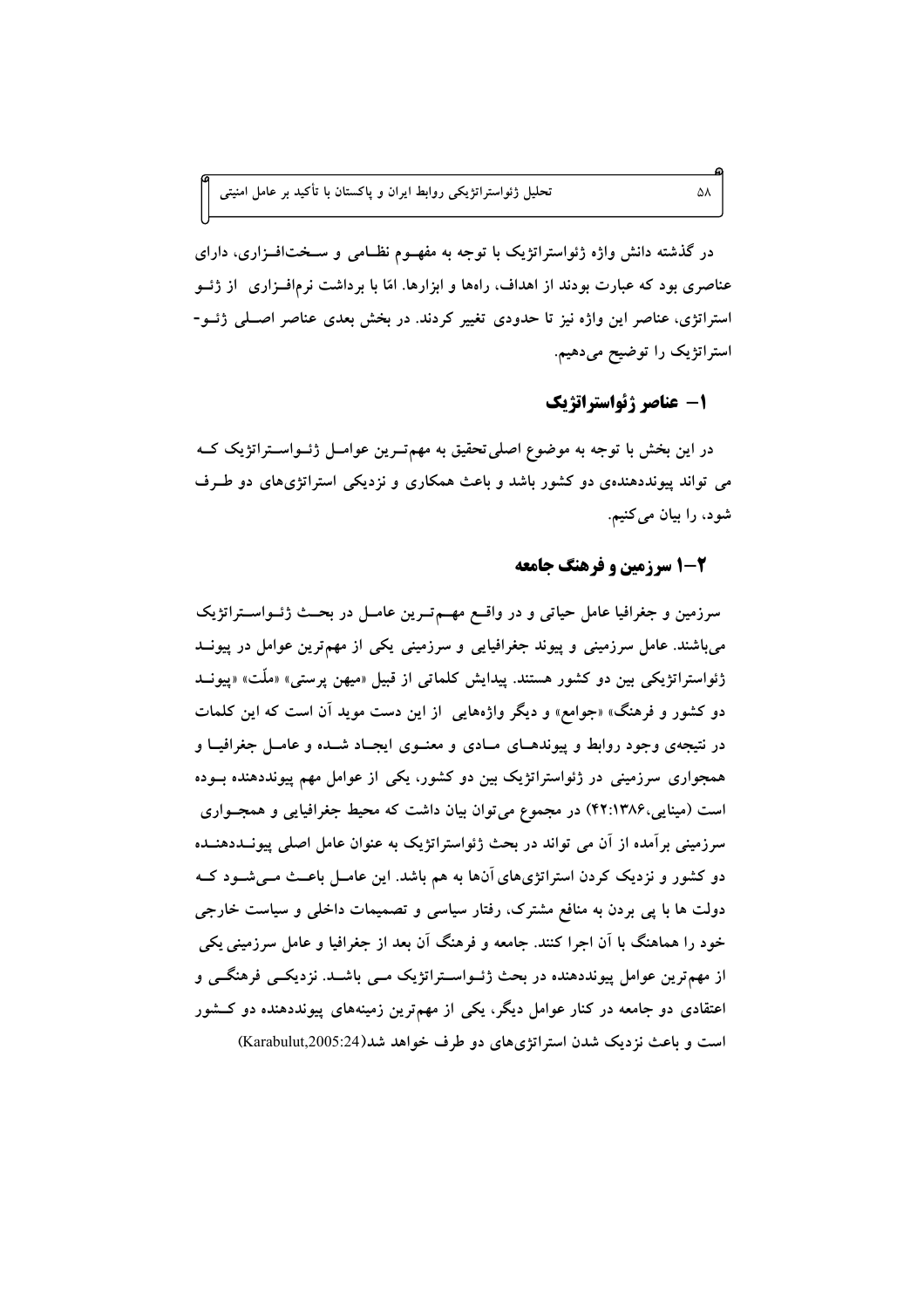#### 2-2 سیاست

رابطه سیاست و ژئواستراتژی در گذشته به مفاهیم نظامی اشـاره داشــت. امــروزه افــق سیاست در بحث ژئواستراتژی کاربردی عملی پیدا کرده است و جهت دهنده عوامل دیگــر ژئواستراتژیک است. سیاست در واقع به تفکرات استراتژیک و تلفیق آن بــا دانــش سیاســی اشاره دارد (مینایی،۴۵:۱۳۸۶) در بحث روابط دو کشور همجوار سرزمینی، سیاست، تلفیقی از همان تفکرات استراتژیکی همراه با دانش سیاسی است، تا از این طریق سیاست به منــافع استراتژیک بلند مدت در رابطه با طرف مقابل دست پیدا کند.

#### 2-3 امنیت

مقولهی امنیت پدیده ای است که ذاتاً ماحصل به اجرا درآمدن یکسری|ز استراتژیهایی است که از پیش، در هر حوزه طراحی شده است. هر یک از این استراتژیها نقش مهمــی را در برقراری امنیت در آن جامعه یا نظام سیاسی دارا مــیباشــد کــه اصــولأ در قالــب یــک استراتژی کلان (استراتژی ملی) هماهنگ شدهاند و عملیاتی میگردند. در واقع هــر دولتــی نسبت به تهدیدات و اهداف خــاص خــود، اســتراتژیهــای خاصــی را طراحــی و تــدوین می کنند(مینایی،۱۳۸۶:۵۰) در حوزهی ژئواستراتژیکی منافع و تهدیــدات مــشترک بــرای دو کشور که روابط متقابل و مستحکمی با هم دارند، باعث می شود، استراتژیهای مشخصی را در مورد مناطق مشترک به اجرا در بیاورند. از طرف دیگر، تهدیدات امنیتی و رقابتهای هر طرف نیز باعث می شود، در بعضی از حوزههای مشترک امنیتی، استراتژیهای جداگانهای را به اجرا گذارند.

#### 2-4 اقتصاد

ژئوپلیتیک و ژئواستراتژیک دو کشور همجوار به طور طبیعی باعث می شود که آنها به سمت حوزههای ژئواکونومیک حرکت کنند. اقتـصاد بــه عنــوان یکــی از عناصــر اصــلی حوزههای ژئواستراتژیک در روابط بین دو کشور عامل تاثیرگذار مهمی ًمیباشد که از ایــن طریق باعث می شود دو کشور استراتژیهایسشان را بـه هـم نزدیـکتـر کننـد(حـسین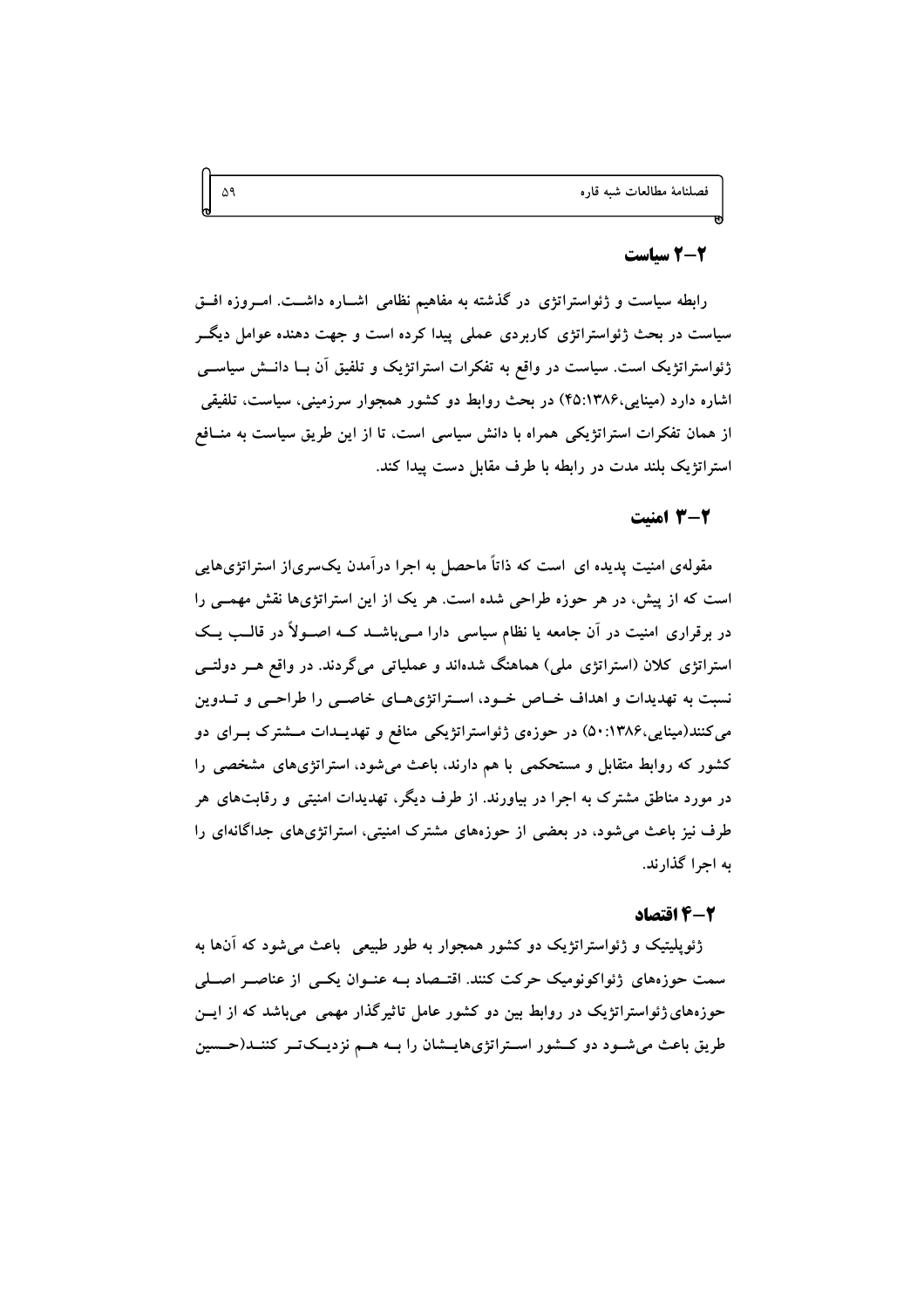پور،۱۳۸۵: ۲۸- ۲۶)با توجه به چهار عامل بالا که عناصر ژئـواسـتراتژی در عـصر جدیــد می،باشند، در بخش بعدی ً بر اساس عوامل بالا روابط ایران و پاکستان را با تأکید بر حوزه-ی امنیتی بررسی می کنیم. از أنجا که فرضیهی پژوهش حاضر عامل اصلی ِ روابط پاکستان و ایران را در یک محیط ژئواستراتژیک عامل امنیتی میداند، تأکید اصلی مقاله بـر مــسائل امنیتی ِ دو طرف است. بر همین اساس عوامل و تهدیدات مــشترک بــر علیــه دو کــشور و مسائل امنیتی مابین باعث شده است که عامل امنیت در روابــط پاکــستان و ایــران بعــد از انقلاب اسلامی به طور عام و یازدهم سیتامبر به طور خاص به مهمترین عامل تبدیل شود و دو طرف با توجه به این عامل در حوزههای دیگر هم با هم ارتباط داشته باشند.

 $\epsilon$ .

# ۲- مرور تاریخی روابط ایران و پاکستان: ژئو استراتژیک سرزمینی و فرهنگی

پیشینه روابط سیاسی ایران و پاکستان به آغاز شکل گیری پاکستان و استقلال آن از هند بر میگردد. با استقلال پاکستان در سال ۱۹۴۷، ایران اوّلین کشوری بسود کــه پاکــستان را بــه رسمیت شناخت. روابط دیپلماتیک دو کشور از می ۱۹۴۸ آغاز شد و در می ۱۹۴۹ لیاقت علم خان، نخستوزیر وقت پاکستان به ایران سفر کرد. محمّدرضا پهلــوی شــاه ایـــران، نیــز اوُلین رئیس کشوری بود که در مارس ۱۹۵۰ به پاکستان سفر کرد و پس از آن دو کشور در فوريه ۱۹۵۰ با يكديگر پيمان مودّت بستند (527-526:004.1am) كشور ياكستان به دليــل داشتن مرزهای مشترک طولانی با کشورهای بزرگ و نیز به دلیل عدم برخورداری از عمــق استراتژیک در مرزهای شرقی و شمالی و قرار گرفتن در معرض تهدید دو کشور همسایه – هند وافغانستان- مشتاق بود با ايران رابطه دوستانهاي برقرار كند. ضمن آنکه پاکستان ايران را به عنــوان راه میــانبــری بــرای برقــراری ارتبــاط بــا جهــان اســلام مدانـــست. ( Askari Rizvi,2004:11) از این منظر آنچه امروزه پاکستان نامیده می شود بیش از سایر منــاطق شــبه قارّه تحت تاثیر فرهنگ و سیاست ایران بوده است. در سال ۱۹۵۰ امـضای پیمــان دوســتی میان دو طرف ، موجب شد که سایهی هر گونه تهدید و دشمنی از روابــط دو کــشور پــاک شود. با وجود اینکه روابط دوستانه پاکستان با حکومت پهلوی تا روزهای پایانی حکومــت شاه ادامه یافت، دولت پاکستان از برقراری ۖ رابطه با انقلابیون ایران قبل از تأسیس جمهوری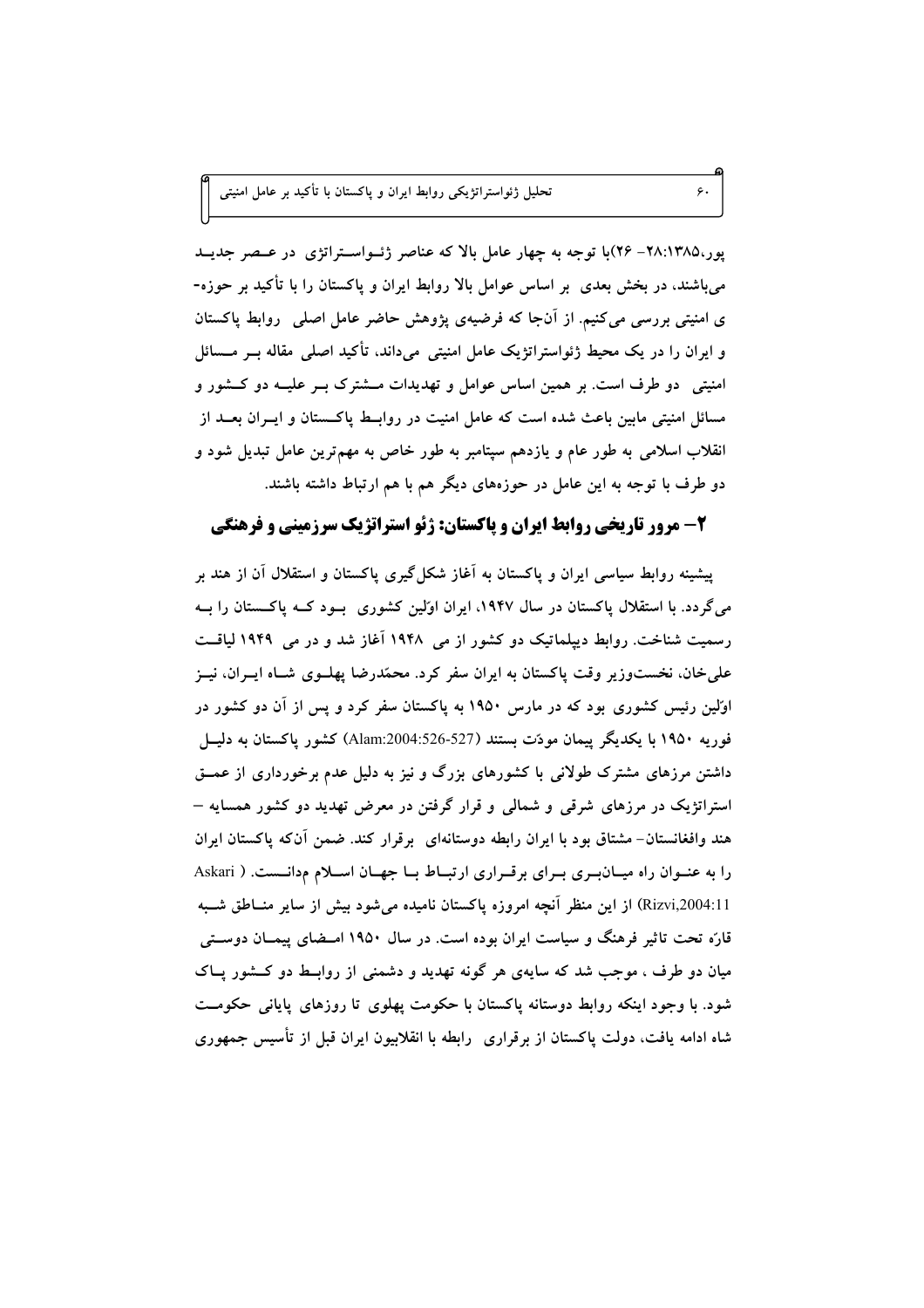فصلنامهٔ مطالعات شبه قاره

اسلامی ایران و فروپاشی رژیم شاه نیز مضایقه نکرد. انقلاب اسلامی ایران باعث شد کــه در آن زمان ژنرال ضیاءالحق تحت تاثیر این انقلاب به اسلامی کردن امور در پاکستان سـرعت ببخشد، همچنین انقلاب ایران باعث سیاسی شدن وتــشکیلاتی شــدن شــیعیان ایــن کــشور شد(قندیل،۱۳۷۵:۱۲۳) عرصهی افغانستان و جهاد علیه شوروی، عامل دیگری بود که این دو کشور در آن به همکاری پرداختند. با آغاز جنگ ایران و عراق، پاکستان بــه منظـور حفــظ روابط دوستانه با ایران هیچگاه به طور آشکار نه از عراق حمایت کرد و نه به دلیــل روابــط گسترده نظامی اش با آمریکا، تهاجم عراق به ایران را محکـوم کـرد (Mushahid,1993:216) داشتن مرزطولانی مشترک و اشتراکات فراوان مردمانی که در دو طرف مرزهـای دو کــشور زندگی میکنند باعث برقراری سطح عمیقی از روابط بین دو کشور شده است. بـا وجــود اینکه عامل ژئوپلیتیک، معمولاً یکی از منابع مهم تنش در بین کشورهای همسایه اســت، در روابط ایران و پاکستان این عامل از ویژگیهای خاصی برخوردار است که مانع بروز تنش و اختلاف بین دو کشور شده است. در حوزه فرهنگی تمامی کشورهای شبه قارّه و بــه ویــژه پاکستان ایران را گهواره تمدّنی و فرهنگی خود میدانند. در تمامی کشورهای منطقه،کاربرد لغات فارسی در گفتار مردم فراوان است. در پاکستان اگرچه آثار ادبیّات فارســی در جــای جای آن مشهود است، اما در استانهای غربی این کــشور نمــود بیــشتری دارد. بــسیاری از واژگان زبان اردو در پاکستان فارسی است. سرود ملّی پاکستان توسط اقبال لاهوری به زبان فارسی سروده شده است. جوامعی از فارسی زبانها در کراچی زندگی میکنند. در مجمـوع زبان فارسی، اردو، پنجابی، سندی و… همگی زیر مجموعه خــانواده ی زبــان هــای هنــد و اروپایی و هند و ایرانی است (Rahman,1999:49) این مهم در کنار دیسن مبسین اسبلام بــه عنوان یک عامل هویت بخش روابط ایران و پاکستان را تحت تاثیر قرار داده است.

 $\mathcal{F}$ 

# 3- روابط پاکستان و ایران: ژئو استراتژیک سیاسی- امنیتی

در این بخش با توجه به سوال و فرضیهی اصلی مقاله بــه تبیــین و آزمــون ایــن فرضــیه می پردازیم. نیاز امنیتی دو کشور به یک دیگر یکسی از مهسم تسرین عوامــل برقسراری روابــط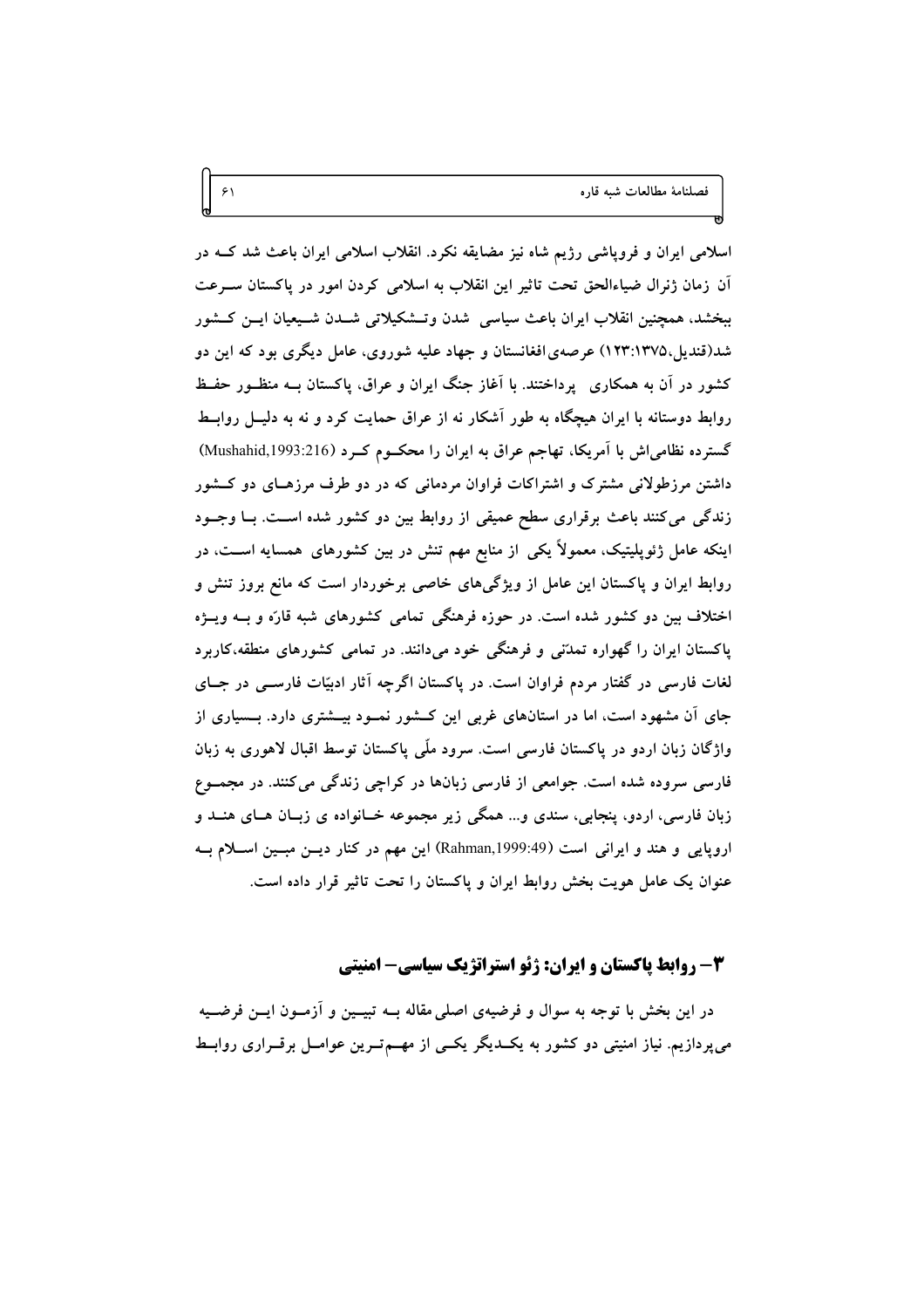استراتژیک بین ایران و پاکستان میباشد. این امر به ویژه دربارهی پاکستان کــه در معــرض تهدید مداوم هند قرار دارد، اهمیتی دو چندان مییابد. پاکستان همواره بــه دلیــل مــرزهــای مشترک طولانی با افغانستان به دنبال دستLبابی به عمق روابط اسـتراتژیک در ایــن کــشور بوده است. سیاست خارجی پاکستان ارتباط تنگاتنگی بــا ملاحظــات امنیــت ملّــی آن دارد. روابط خارجی آن به گونهای تنظیم شده است که نهایت امکان را برای تداوم موجودیت این كشور فراهم ً مي آورد (Paul,2005:54) در بحث ژئواستراتژيک پاکستان، ايران را به عنــوان همسایه امن و شریک راهبردی خود به دلیل همجـواری جغرافیـایی|نتخـاب کــرده اســت. همچنین جلب حمایت و پشتیبانی نظامی و اقتصادی آمریکا از هنگام استقلال تــا کنــون در جهت پاسخ به نگرانیهای امنیتی و مقابله با تهدیدات هند بوده است. از این رو است که در الگوی سیاست خارجی پاکستان حفظ روابط نزدیک با آمریکا به عنوان سیاســتی راهبــردی دنبال شده است. همچنین پاکستان پیوسته و به طور سنّتی سیاست حفظ روابــط دوســـتانه و نزدیــک بــا کـــشورهای اســـلامی خاورمیانـــه و چــین را پـــی گرفتـــه اســـت( بـــورک و زایرینگ،۱۳۷۷:۱۳۹۰) عامل امنیت استراتژیک در مرزهای دو طرف عاملی مهم مسی باشــد و طرفین قراردادهای زیادی را در این مورد با هم امضا می کنند. مـسئلهی بلوچـستان نیــز از نگرانی۵های۵شترک طرفین میباشد. قبل از انقلاب محمدرضا پهلوی با ارسال سلاح و هلی-کوپترهای جنگی به سرکوب شورشیان بلوچ توسط ارتش پاکستان کمک شــایان تــوجهی کرد. بعد از انقلاب تحرکات ضد انقلاب و قدرتهای بزرگ در نقاط کانونی بحران(ای بین دو کشور از جمله منطقه بلوچستان، ایران و پاکستان را به این نتیجه رسـاند کــه ســندهای امنیتی مشترکی را در مورد مسائل مرزی و ژئوپلیتیکی و ژئواستراتژیکی تدوین کننــد. نگــاه دو طرف در اکثر موارد از زاویهی امنیت ژئواستراتژیک بوده اسـت و ایــن خاصــیت ژئــو-استراتژیک به دلیل عامل همجواری جغرافیایی و سرزمینی و سـپس مـسائل و دیــدگاههــای استراتژیکی طرفین میباشد.بنابراین در اینجا به مهمترین مسائل سیاسی- امنیتی دو طرف که همکاریها و رقابتهای آنها نیز در این زمینه جریان پیدا می کند، اشاره می شود:

 $55$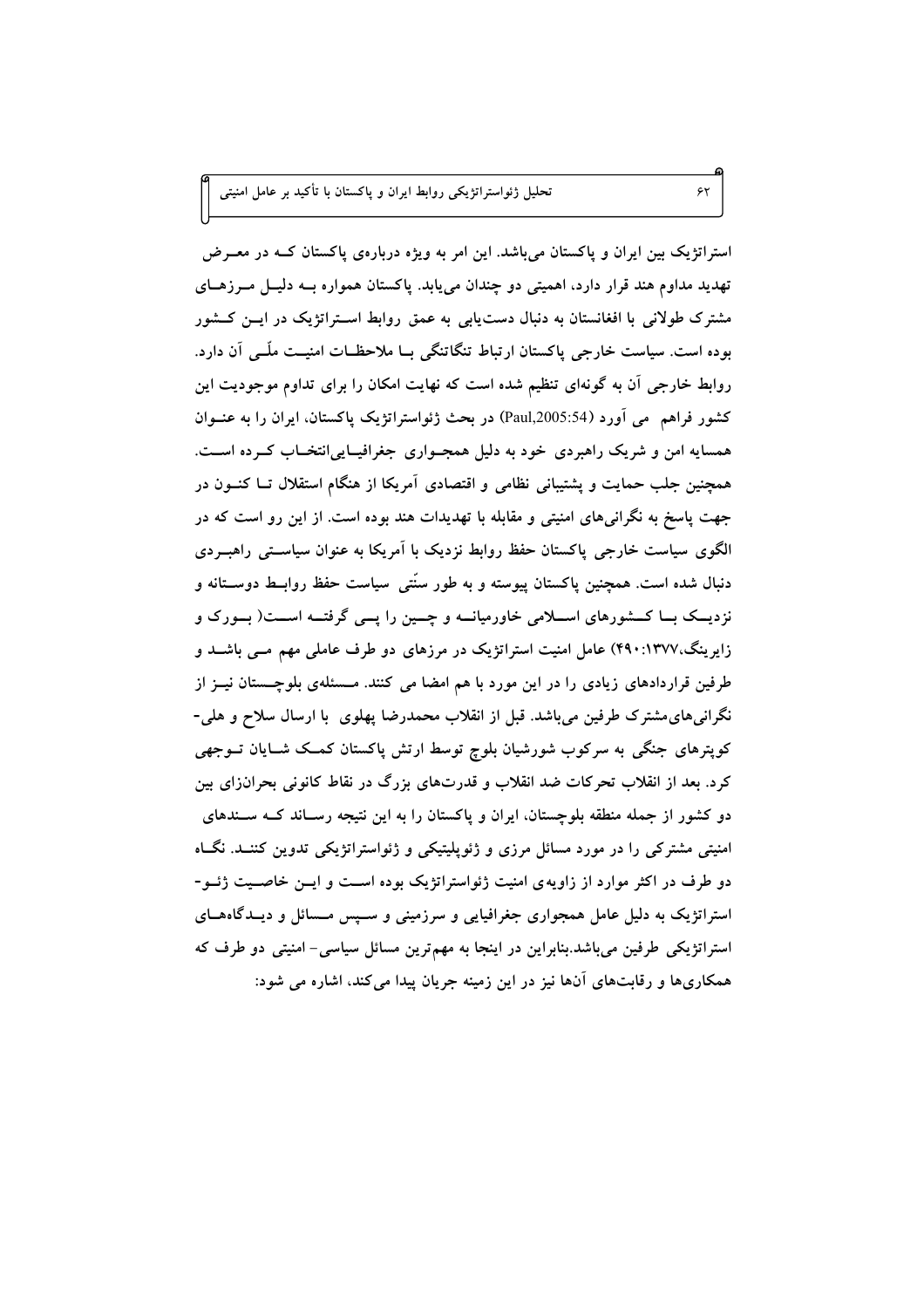فصلنامة مطالعات شيه قاره

#### 5- مسائل و کانون های امنیتی -سیاسی در روابط پاکستان و ایران

#### 5-1 مساله افغانستان

در روند تکوین روابط میان ایران و پاکستان، کشور افغانستان به عنوان یـک متغیــر مهــم امنیتی حضور دارد. نقش افغانستان در این میان به دلیل مشترکات فراوان، فرهنگی، قسومی و دینی با هردو کشور ایران وپاکستان پر رنگ است. گرایش نسبی فرهنگــی برخــی از اقــوام افغانستان (اکثراً متعلق به قوم تاجیک، هزاره و قزلباش) به ایــران و گـــرایش برخـــی ۖ دیگـــر (اکثراً بلوچها و پشتونها) بیشتر به پاکستان است. همین موضوع سبب شــده اســت کــه دو کشور همسایه در تحوّلات افغانستان بسترهای نفوذ قابــل اتکــایی بــه دســت آورنــد و در مواقعی نیز افغانستان حوزهی رقابت و نفوذ بیشتر این دو کشور باشد (تمنـ). ۱۳۹۰:۱۳۹۰) همانطور که ذکر شد، افغانستان عمق نفوذ اسـتراتژیک پاکـستان اسـت و در صـورتی کـه جولانگاه اسلام آباد باشد، مهمترین مولفهای است که می تواند به ایجاد توازن نسبی قـــدرت ياكستان در مقابل هند در جنوب آسيا منجرشود(Ali Khan and Ahmad,2008:32) از اين رو هیچ کشور دیگری از جمله ایران نباید بتواند حوزههای نفوذ خود را در افغانستان گــسترش دهد. ایران نیز به دنبال افزایش نفوذ خود بر گروههای ًمختلف افغان از جمله شیعیان هــزاره است. به این دلیل که در طول جنگ با شوروی کمک زیادی به این گروهها کرد. در مقابــل پاکستان همراه با ایالات متحده و عربستان سعودی از طالبان حمایت می کردند. بـا اسـتقرار دولت طالبان در افغانستان، روابط ایران و پاکستان به سردی گرایید (47-46:pant,2009)

تنش در روابط دو کشور ایران و پاکستان در سال ۱۹۹۸ وقتی به اوج رسید که طالبان تعدادی از دیپلماتهای ایرانی در شهر مزار شریف را به قتل رساندند. ایران نیز بــا تمرکــز قوای نظامی در امتداد مرزهای خود با افغانستان به آن عکسالعمــل نـــشان داد. اگـــرچـــه در اواخر این دوره با افول موقعیت طالبان و تحریم پاکستان از سوی آمریکا و چــین بــه دلیــل آزمایش هستهای سال ۱۹۹۸ و استقبال ایران از این آزمایش، زمینه بهبــود نــسبی روابــط دو کشور فراهم شد. پس از حادثه یازدهم سپتامبر ۲۰۰۱ و اعــلام آمریکــا مبنــی بــر جنــگ بــا

 $\gamma$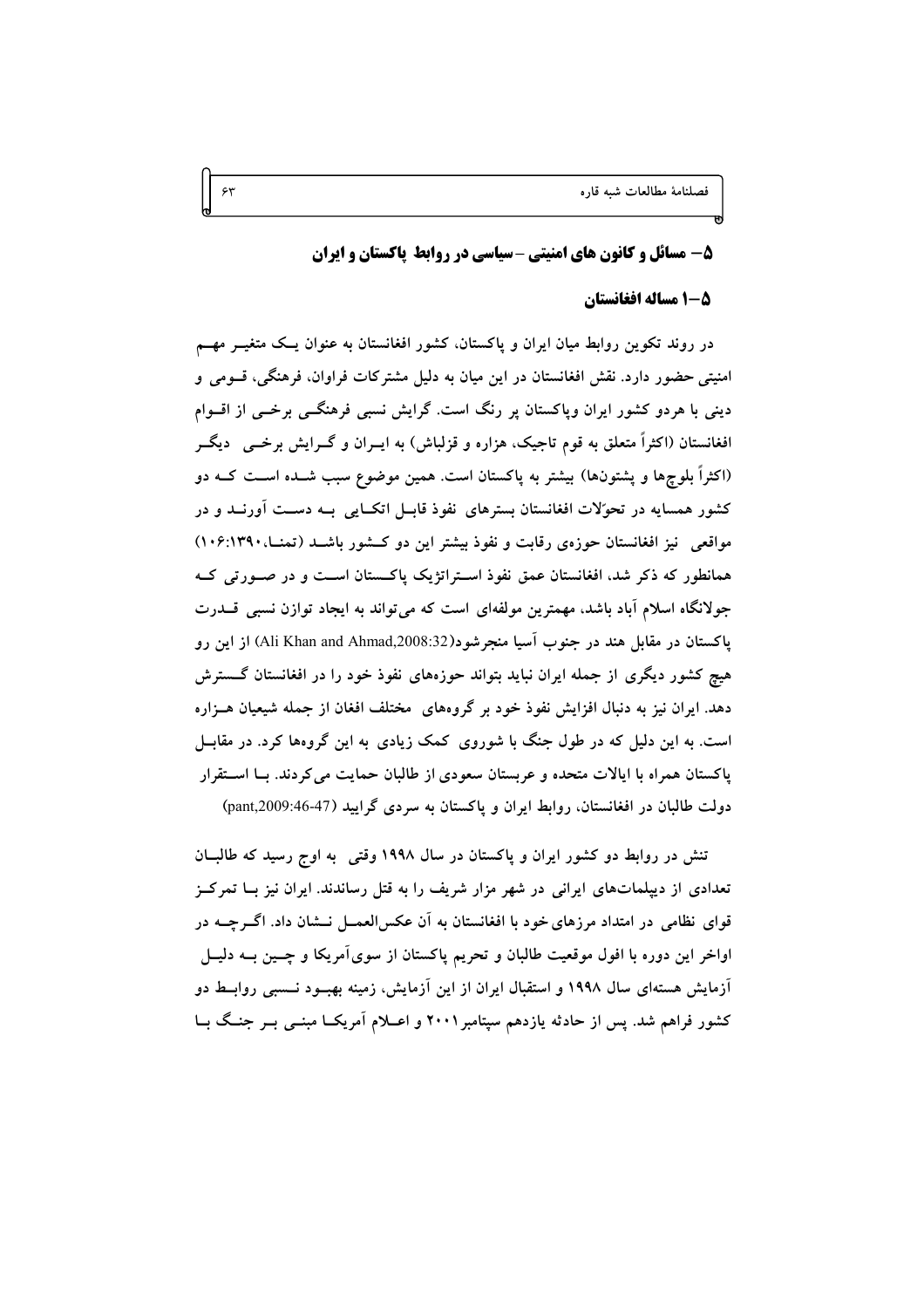تروریــــسم ائـــتلاف هـــای جدیـــد اســـتراتژیکی در ســـطح جهـــانی شـــکل گرفـــت. (قدسی،۱۳۸۴: ۳۰)این ائتلاف های جهانی سبب شد جریانهای جدیدی در معادلات استراتژیک منطقه جنوب آسیا شکل بگیرد که نتیجهی آن ضرورت برقراری روابط بهتر بسین دو کشور ایران و پاکستان بود (واعظی،۱۳۸۶:۳۴) امّا مهم تر از آن تغییر سیاست پاکستان نسبت به طالبان و همراهی آن با آمریکا برای حمله به افغانستان بود که راه را بــرای بهبــود روابط ایران و پاکستان هموار می کرد. کنار رفتن طالبان از حکومـت افغانــستان روابــط دو کشور را تا حدودی بهبود بخشید و باعث شد هر دو طـرف بــرای هماهنــگ کــردن منــافع استراتژیک و اقتصادی اشان در افغانستان تلاش کنند (واعظی،۱۳۹۰/ ۲۶:۱۳۹) همچنین پاکستان سعی کرده است از طریق افغانستان نقش خود را در مناسبات آسـیای مرکــزی ارتقــا دهــد. انگیزهی پاکستان افزایش نفوذ سیاسی واقتصادی خود در منطقه بوده، در حالبی کــه انگیــزه اصلی ایران از روابط با آسیای مرکزی، اطمینان از امنیت خود و شکستن انزوا بـوده اسـت.  $($ Alam  $2004:532-534)$ 

 $55$ 

پاکستان و رقیب ایدئولوژیک ایران (عربــستان ســعودی) سیاســت واحــدی را در قبــال افغانستان برای محدود کردن نفوذ ایران دنبال میکنند. سیاستهای ایسران و هنسد( رقیب پاکستان) و روسیه در افغانستان یکسان است و حتی نزدیکی هند به اسرائیل و آمریکــا نیــز نتوانسته است میان این کشور و افغانستان شکاف زیـادی ایجـاد کنـد (Kumar,2008:783) وجه اشتراک دیگر ایران و پاکستان در افغانستان، همکاری با چین اسـت(تمنــا، ۱۰۸:۱۳۹۰– ۱۰۷) همچنین در پی کشته شدن بیست و چهار سرباز پاکستانی توسط هواپیماهای نــاتو در سال۱۲:۲، پاکستان اعلام کرد که در کنفرانس بن دوم برای تعیین سرنوشت در مورد مسائل آینده افغانستان شرکت نمی کند و این اظهار نظر، نگرانیهای افغانستان و آمریکا را بالا برد. همانطور که ملاحظه میشود مسئله ی افغانستان با وجود اینکــه منجــر بــه رقابــت ایــران و پاکستان شده است، در آینده می تواند با توجــه بــه نقــشی کــه دو طــرف در رونــد صــلح افغانستان بر عهده مي گيرند، باعث نزديكي مواضع شان در قبال اين كشور بشود.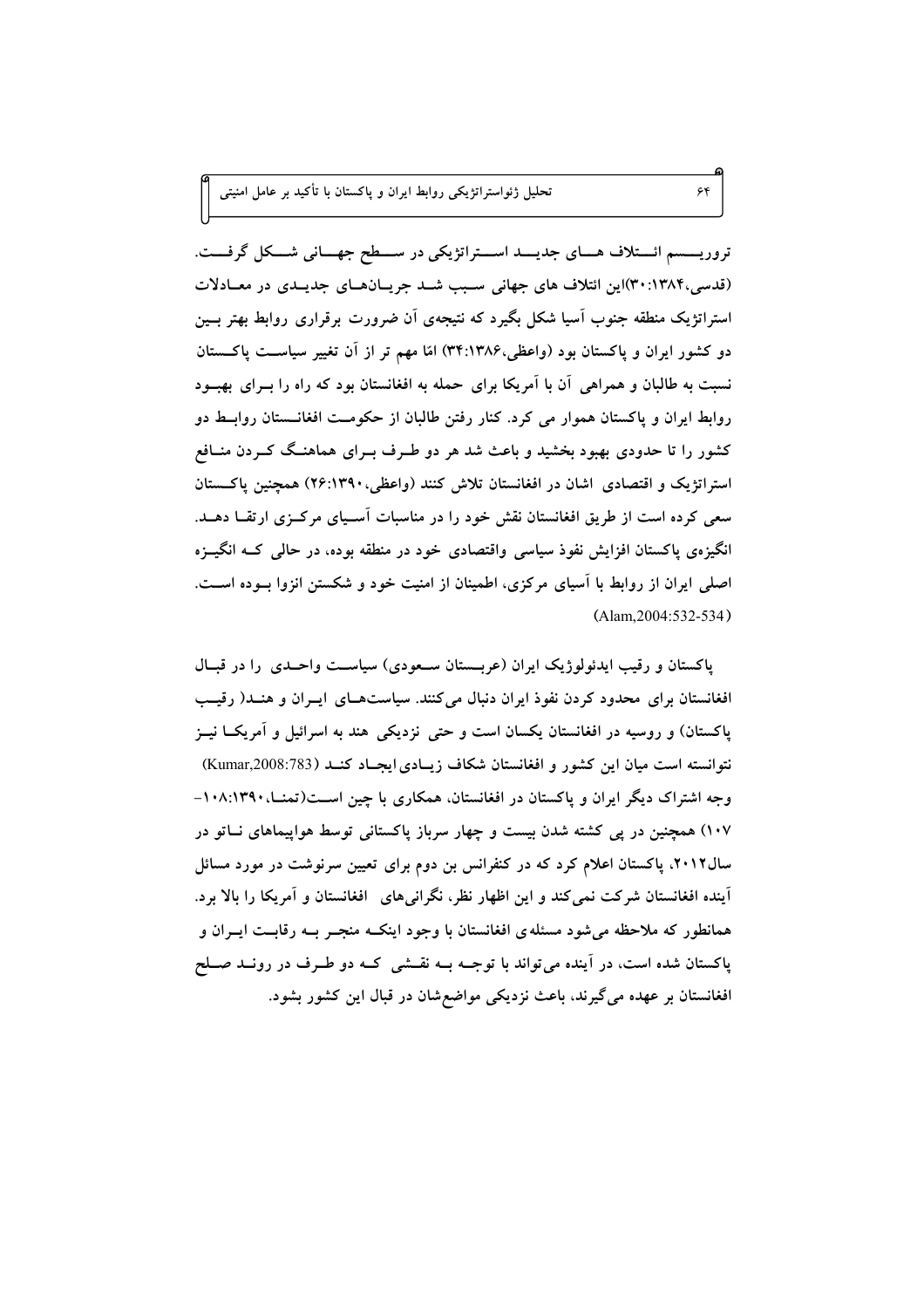#### 5-5 رادیکالیسم و مسئلهی بلوچستان

انقلاب سال ۱۹۷۹ در ایران باعث شد تا کشورهای عرب منطقه بــه دلیــل جلــوگیری از نفوذ عقیدتی تشیع سرمایه گذاری زیادی بر تبلیغ مسائل مذهبی کننــد. کــشور یاکــستان بــه دلیل جمعیت زیاد و فقر مضاعف، یکی از بهترین محیطهای سرمایهگذاری برای مقابلــه بــا نفوذ ایران بود. ظهور نیروهای ضد شیعی از جمله سپاه صحابه و اهل حدیث به دلیل مقابله با نفوذ ایران در منطقه بوجود امد. واکنش دنیای عرب به رهبری عربستان سعودی به چالش انقلاب اسلامی ایران، ائتلاف و تلاش جهت ترویج اسلام سیاسی سنی با رویکرد وهــابی و محافظه کارانه در منطقه بود. پاکستان یکی از مهمترین عرصههای رقابت این دو کشور بـود (شفیعیو قلیچ خان،۱۳۸۹:۳) علاوه بر این ایران به عنوان تنها دولت اسلامگرای شــیعی در جهان به لحاظ مذهبی و ایدئولوژیکی خود را نسبت به وضعیت شیعیان منطقه متعهــد کــرده بود و نمی توانست نسبت به سرنوشت آنها بی توجه باشد(خسروی،۱۶۵:۱۳۹۰–۱۶۴) قبل از انقلاب اسلامی فرقهگرایی و مسئلهی شیعه و سنی در روابط دو طرف به هیچ عنــوان نقــش تعیین کنندهای نداشت. مسالهی فرقهگرایی و نفوذ معنوی انقلاب ایران در پاکستان، نیروهای افراطگرا را در این کشور تقویت کرد. در پی این مسئله کشورهای عربی و پاکستان نیز بـه تحریک اقلّیت سنی ایران در مرزهای شرقی و غربی پرداختند. همین عامــل در چنــد ســال اخیر باعث شده است کسه تهـران نـسبت بــه مـسائل فرقــهگرایــی بـسیار حـساس شــود (Abbas,2010:8) از آنجا که در استانهای مختلف مرزی ایران جمعیت قابل توجهی از اهل سنت زندگی می کنند و حدود ده درصد جامعهی ایران را تشکیل میهند و از لحاظ قومی و فرهنگی نیز تا حدودی متفاوت هستند حساسیت ایران به این مسئله بیشتر شده اســت. نفــوذ عربستان و پاکستان بر اهل سنت ایران در سالهای اخیر گسترش یافته است. به طــوری کــه دانشگاههای مذهبی و غیر مذهبی عربستان سالانه، تعداد قابــل تــوجهی بورســیه در اختیــار دانشجویان اهل سنت ایران میگذارند. همین قضیه در مورد پاکستان نیــز صــدق مــی کنــد. پاکستان نیز به دلیل همجواری با استان سیستان و بلوچستان ایسران و پیونسدهای فرهنگے و ریشهای بلوچهای دو کشور و با تقویت گروههای مذهبی اهل سنت ایران و رشد گروه های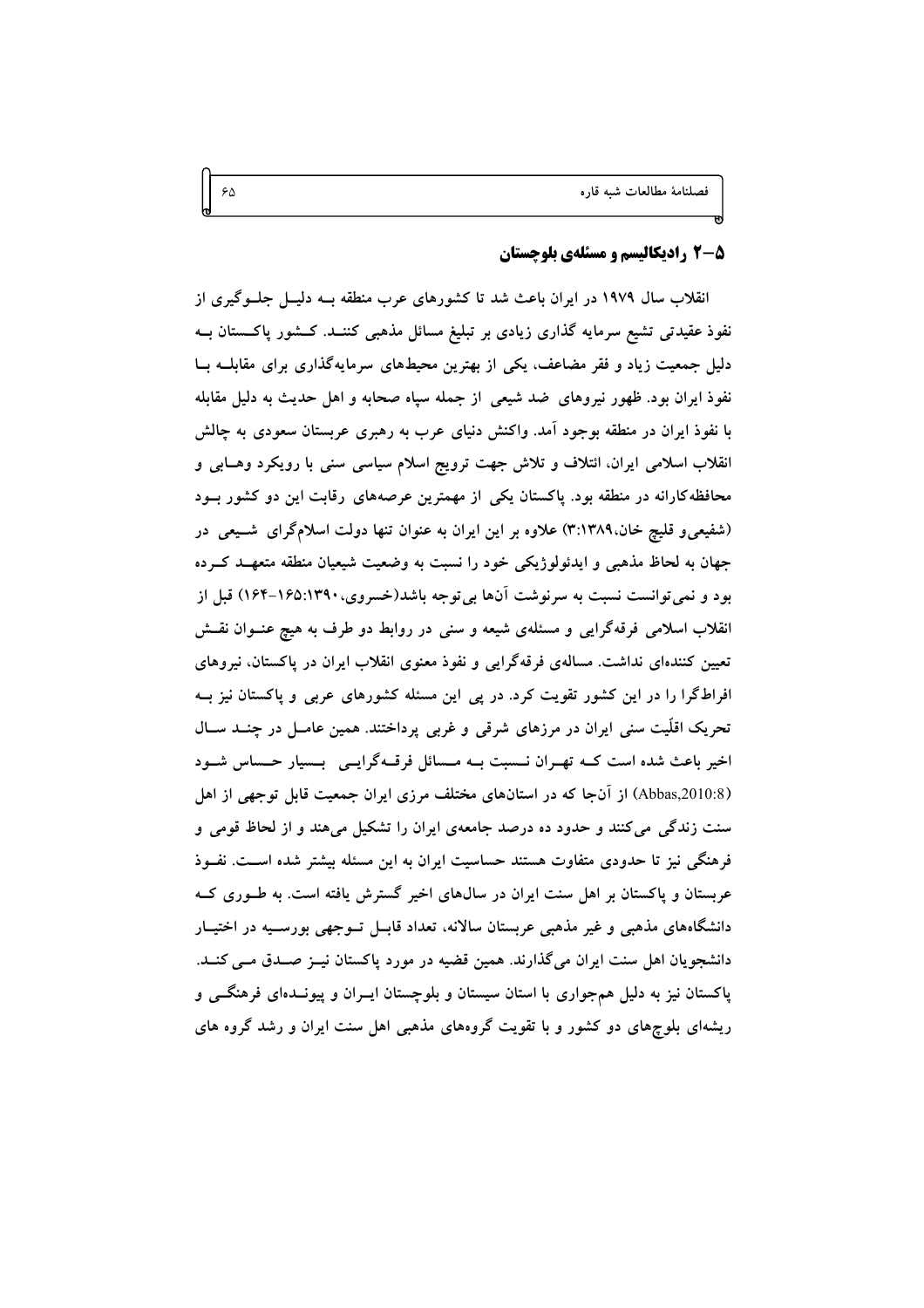افراطی در مرزهای ایران و آموزش مذهبی و عملیاتی آنها در خاک خود باعث شده تا این موضوع به چالشی امنیتی در روابط دو کشور تبدیل شود. بسیاری از ساکنان جنوب خاوری ایران و جنوب استان خراسان اهل سنت هستند. مهمترین شهر اهل سنت در ایــران، زاهــدان است که حوزه علمیهی مکی این شهر نزد اهل سنت کـشور از اعتبـار ویــژهای برخــوردار است. در این مرکز افزون بر طلبههای بلوچ، فارس، کـرد و تـرکمن ایرانـی، افغــان هــا و پاکستانی های مهاجر نیز مشغول فراگیری علوم مذهبی هستند. نقش مولویها بعد از انقــلاب در مسائل سیاسی و فرهنگی و اجتماعی مناطق سنی نشین به مانند تشیع اهمیتی ویژه یافت. اکثر این مولویها در پاکستان درس خوانیدهانید و تحیت تباثیر مکتب دیوینیدی هستند (کاویانی،۱۳۸۹:۱۳۸۹) آنها به طور ناخودآگاه نسبت به پاکستان و مــردم آن کــشور نگــاهی هویتی دارند و از دیدی برادرانه به آنها نگاه میکنند (حتی مولوی های فارس زبــان). ایــن تاثیرپذیری ایرانیان سنی از پاکستانیها در چند سال اخیر باعث رشد افراطگرایی در ایسران شده است تا جایی که در سالهای اخیر گروه جندالله (مهمترین گـروه افـراطگـرای شـرق ایران) با تأثیر از مدارس مذهبی پاکستان (افراد این گروه از جمله سردسته آنها عبدالمالک ریگی در کراچی درس خوانده بود)، در خاک ایران دست به عملیات تروریستی میزدنــد و پس از قتل و جنایت در داخـل ایــران بــه خــاک پاکــستان متــواری و مخفــی مــیشــدند (ترحمی،۱۳۸۸:۴۰۵) اگرچه مقامات پاکستان همواره از فعالیت این گروه در خاک پاکستان اظهار بی اطلاعی می کردند، امّا در واقع در پشت پرده، پاکستان از وجود این گروه هــا بــرای رسیدن به منافع منطقهای خود از جمله خط لوله گاز استفاده می کرد. مناطق بلــوچنــشین در ایران و پاکستان از جمله توسعهنیافته و محرومترین مناطق هر دو کشور هستند و خــشونت در این مناطق با گسترش منازعات در دو سوی ً مرز و نیز جریان غیــرقــانونی مــواد مخــدر، اسلحه و مهاجران بغرنج تر می شود. استان سیستان و بلوچستان ایران به طور اخص شاهد نا-آرامیهای فزاینده گروه تروریستی متعصب ضد شیعه موسوم به جندالله بوده که اعتقــاد بــر این است تا اندازهای تحت حمایت پاکستان عملیات می کنند و مسئولیت برخی از حمــلات سنگین به اهداف نظامی ایران نیز بر عهده آنهاست. درسال@ای ۲۰۰۸ و ۲۰۰۹ رئیس جمهور احمدی نژاد علناً «برخی از مقامات پاکستان» را به دخالت در حملات تروریستی متهم کــرد

۶۶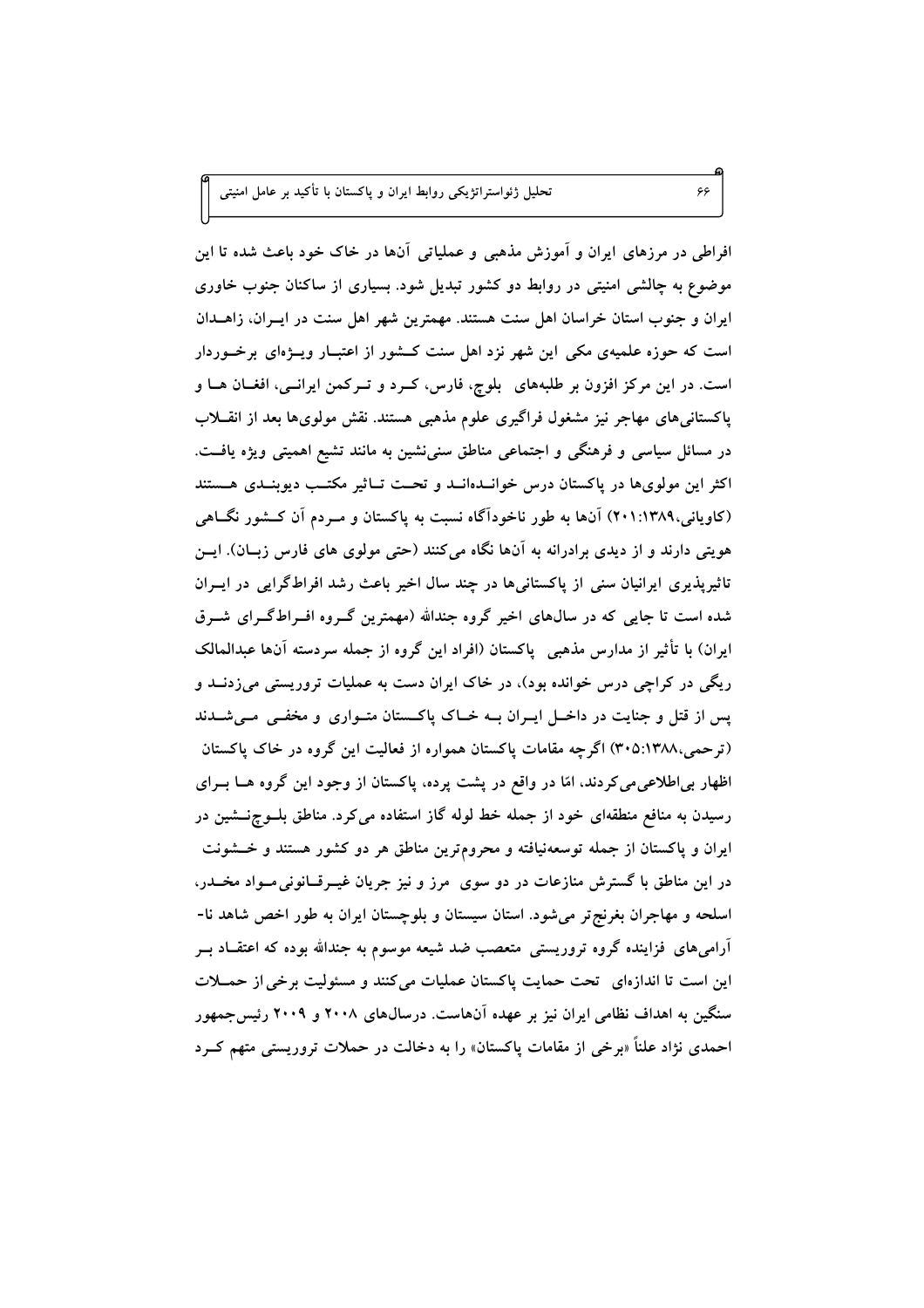و خواستار استرداد فوری رهبران اصلی گروهک جندالله شد. مقامات پاکستانی نیــز هرگونــه دخالت در حملات را تکذیب کردند(Aant,2009:48) ایران نیز در مقابل برای مدت کوتاهی مرز خود با پاکستان را در دسامبر ۲۰۰۹ بست امّا در مارس ۲۰۱۰ با تعهد اسلامآباد مبنی بر اتخاذ تدابیر مقتضی جهت بهبود امنیت در این منطقه دوباره آن را باز کرد. همچنین با شروع بهار عربی و ناآرامی سیاسی در منطقهی خلیجفارس تنش بین دو کشور بـه ویــژه در مــورد بحرین افزایش یافته است. پاکستان نقش کلیدی در نهادهای امنیتی بحـرین ایفـا مـیکنــد. حدود ۴۰۰۰ نیروی نظامی پاکستانی به سرویسهای امنیتی بحرین کمک میکنند. این مسئله تنش بین اسلامآباد و تهران را افزایش داده که همبستگی خود را با معترضان شــیعه بحــرین اعلام نموده است. تهران ظاهراً از این مسئله ابراز نگرانی کرده که پاکستان روند جذب بیش از هزار سرباز از جمله افسران بازنشسته ارتش را برای اعزام به بحرین أغــاز نمــوده اســت (2011, Mashal) با وجود متغیر فرقهگرایی و مــسئلهی شــیعه و ســنی، مــسئلهی قومیــت و بلوچستان بین دو کشور به عنوان یک متغیر ژئو استراتژیک باقی مانده است. نواحی بلــوچ-نشین دو کشور به علّت ویژگیهای ژئوپلیتیکی، زمینههای بحــران زایــی و نــاامنــی زیــادی دارند. چنین شاخصههایی در شکل گیری مناسبات فضایی و امنیت محور ایــران و پاکــستان نقش تعیین کنندهای داشته است (کریمی پور،۱۳۷۹:۱۳۷۹) رویکرد تحلیلــی مــدیریت هــر دو کشور به رخدادهای استانهای بلوچنشین دو کشور ماهیتی امنیتـی- نظـامی داشـته اسـت. اقداماتی همچون ساخت پاسگاههای متعــدد بازرســی، ســاخت موانــع، افــزايش نيروهــای مرزبانی، تجهیز خودروها، ایجاد پایگاههای نظامی و.. از جمله اقدامات طرفین برای مسئلهی بلوچستان بوده است (کاویانی، ۲۰۴:۱۳۹۰) برای حل مسئلهی بلوچستان بدون شک همکاری ایران و پاکستان، راهگشاتر خواهد بود، به نظر می رسد رادیکالیسم بلوچ بیش از آنکه منــشأ اجتماعی- فرهنگی داشته باشد، بنیان اقتصادی و معیشتی دارد. صرف محرومیت بــه مفهــوم مطلق اَن چندان مشکل نیست، بلکه مشکل از اَنجا نشات میگیرد که محرومیت بلوچها بــا رفاه گروههای دیگری که ارتباط نزدیکی با دولت دارند همراه است و خود بلوچهــا نیــز از این تبعیض آشکارا آگاهی دارند. لازم است دو دولت ایــران و پاکــستان در جهــت تــأمین نیازها و جلب رضایت بلوچها گامهای اساسی بردارند. به نظر میرسـد جلــب مــشارکت و

 $\gamma$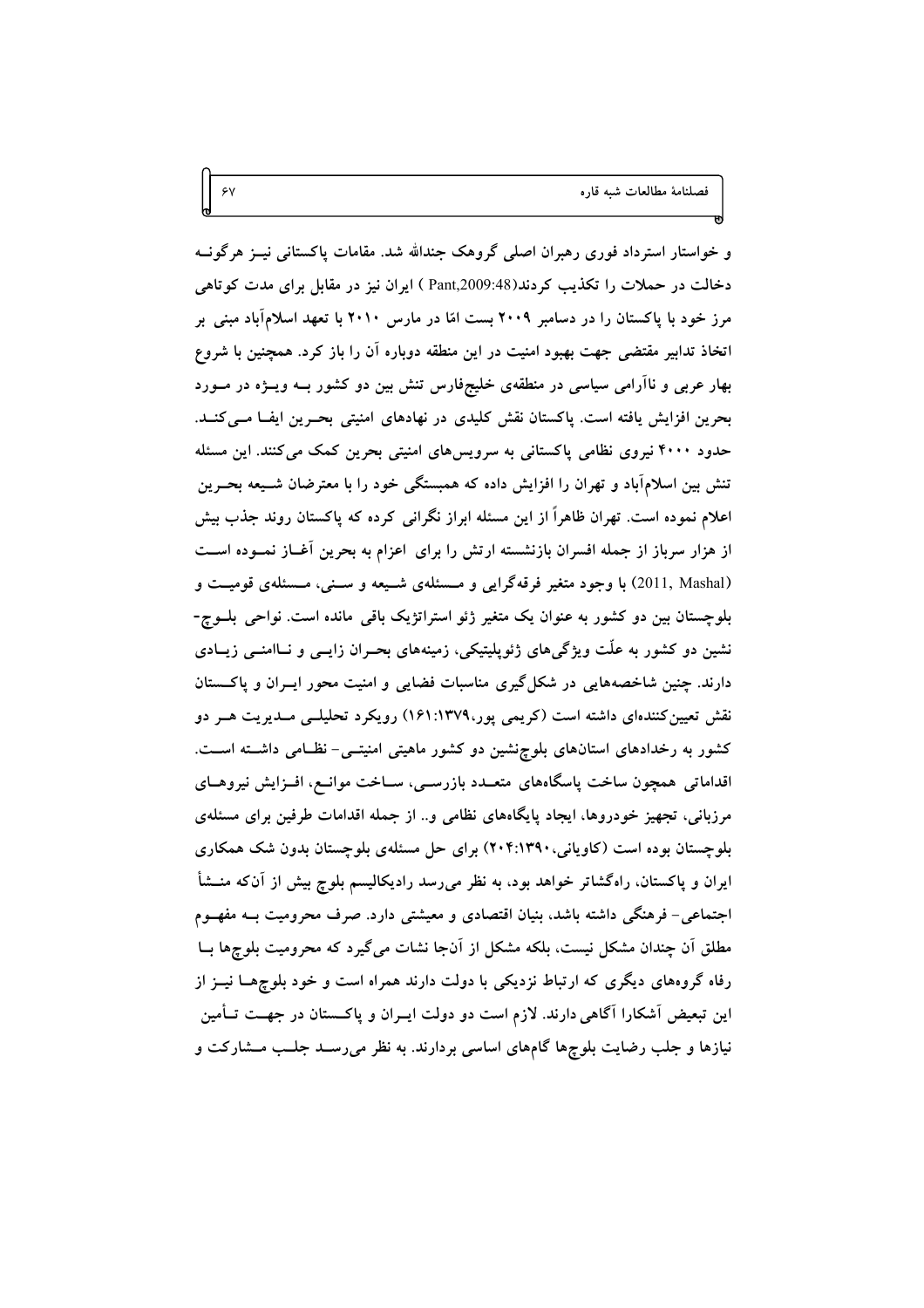همکاری آنها برای پیش برد طرح خط لوله که قـرار اسـت از بلوچـستان ایــران و پاکــستان بگذرد بسیار کارگشا خواهد بود (قنبرلو،۱۳۹۰:۱۳۹۷) کارکرد ژئوپلیتیک بلوچستان نیــز تــا اندازه زیادی با برقراری امنیت و ثبات در دو کشور همسایه شرقی ارتباط دارد.

### ۰۵-۳ مسئلهی هستهای در روابط ایران و باکستان

به رغم فراز و نشیبهایی که در روابط ایران و پاکستان وجود دارد، از دههی ۱۹۹۰ این بحث شکل گرفت که پاکستان یکی از کشورهای مهم در پروژه هستهای ایران است. دورهی قبل از انقلاب، شاه ایران سعی کرد به هستهای شدن پاکستان در مقابـل هنــد کمــک کنــد. (Kerr and Nikitin,2012:21) در اویل دههی ۱۹۹۰ به ویژه سـال هـای ۱۹۹۱ و ۱۹۹۲ کـه دکتر عبدالقدیرخان پدر بمب هستهای پاکستان به ایران سفر کرد، همکاری هستهای ایــران و پاکستان جلوه بارزتری به خود گرفت. به موازات سفر عبدالقدیرخــان، ژنــرال اســلم بیــگ رئیس وقت ارتش پاکستان در سال ۱۹۹۰ به ایران سفر کرد و بنیادهای تازهای از همکـاری هستهای بین ایران و پاکستان را بنــا نهــاد(Montazeran and Mumtaz, 2004:12) مــسئلهی هستهای ایران از رقابت دیرین نخبگان داخلی در پاکستان بــر کنــار نبــوده اســت. نخبگــان متمایل به آمریکا و غرب تمایلی ندارند که ایران به توانایی هستهای پیشرفته دست یابـد و گاه آن را از زاویه رقابت میان شیعیان و سنیها تحلیل میکننــد. در نقطــه مقابــل نخبگــانی وجود دارند که به شدت از برنامه هستهای صلحآمیز جمهوری اسـلامی حمایـت مــیکننــد (قهرمان یور، ۱۱۷:۱۳۹۰– ۱۱۶)

با پذیرش این که بسیاری از رفتارهای سیاست خارجی پاکستان به ویژه در مسائل مــرتبط با امنیت ملی و تمامیت ارضی متأثر از نوع رابطه با هند است، برنامه هستهای ایــران را هـــم نمی توان از این قاعده مستثنی دانست. ایران نیز متقابلاً چه قبل از انقلاب و چه بعد از آن به نوعی از سیاست هستهای پاکستان دفاع کرده است(Kerr and Nikitin,2012:23) با توجه بــه روابط استراتژیک و ژئواستراتژیک امنیتی و سیاسی پاکستان و ایران، هم هند و هم پاکستان تمام شدن بحث درباره ابعاد مختلف پرونده هستهای ایران را چندان مفید نمی،دانند و تلویحاً

 $5\lambda$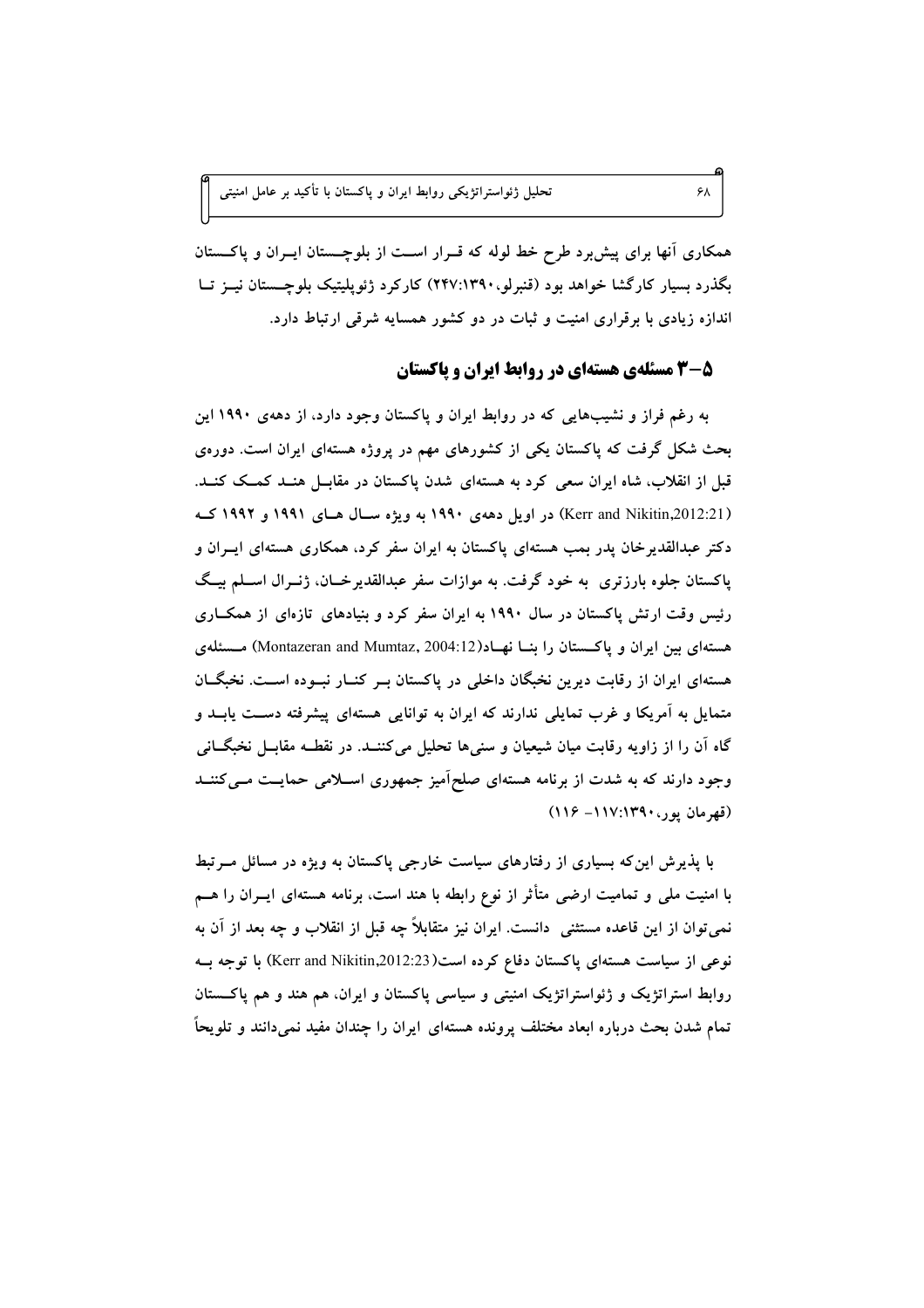خواستار تداوم تمرکز بر پرونده هستهای ایران از سوی قدرتهــای بــزرگ هـــستند. ضـــمن اینکه خود نیز از درگیر شدن مستقیم در آن خودداری میکنند. طرح پرونده هستهای ایران از سال ۲۰۰۳ تاکنون و بازتابهای رسانهایآن منافع غیر مستقیمی برای پاکستان داشته اســت، منافعی که این کشور نمی خواهد آن را از دست بدهد. حمایت پاکستان از برنامههای هستهای صلح اَمیز جمهوری اسلامی ایران را نیز می توان از این زوایه تحلیل کرد، زیرا در صــورت حل و فصل شدن مسئله هستهای ایران، موضوع یا دستور کار بعدی سازمانهای بین|لمللــی مرتبط با منع اشاعه و خلع سلاح، پاکستان، هند و اسرائیل خواهد بود. چیزی که خوشـایند یاکستان نیست(قهرمانیور،۱۳۹۰-۱۳۲.۱۳۹–۱۲۸) به همین دلیل پاکستان در بعد منطقهای و بسین-المللی و برای حفظ امنیت خویش، از برنامهی هستهای ایران یا به طور آشکار و یــا ضــمنی حمایت میکند.

۶۹

#### 3- ایران و پاکستان: ژئواستراتژیک اقتصادی (ژئواکونومیک)

روابط اقتصادی میان ایران و پاکستان از طریــق کمیــسیون مــشترک اقتــصادی ایــران و پاکستان Joint Economic Commission(JEC) که در سال ۱۹۸۶ تأسیس شد اداره می شـود. این برنامه چارچوب نهادی مفیـدی را در شناسـایی منـاطق اقتــصادی دو طــرف و ایجــاد همکاریهای اقتصادی و تجاری در نظر گرفته اســـن(Curtis,2012:263) مهــمتــرین محــور اقتصادی بین ایران و پاکستان خط لوله صلح است که بحثهای مقدّماتی آن از سالها پیش آغاز شده و با فراز و نشیبهای فراوان ادامه یافته است و اکنون نیز دو طرف به طور جدی در پی نهاییکردن اَن هستند(فرزین نیا،۱۳۸۷:۱۳۸۷) به طورکلبی سه مشکل عمده سیاسی بــر سر راه پروژه خط لوله صلح وجود دارد که عبارتند از بی ثباتی های سیاســی در بلوچـــستان پاکستان و نگرانی پاکستان از عبور خط لوله از این منطقه۲- منازعــات هنــد و پاکــستان و ترس از این که پاکستان از این خط لوله استفاده ابزاری بکند.۳- مخالفتها و کارشکنیهای آمریکا در اجرای این پروژه. در واقع خط لولـه (Iran- Pakistan- India(IPI تهدیــدی علیــه تلاش های آمریکا در جهت مهار ایران نیز به شما می آید (قنبرلو، ۱۳۹۰:۱۳۹۰)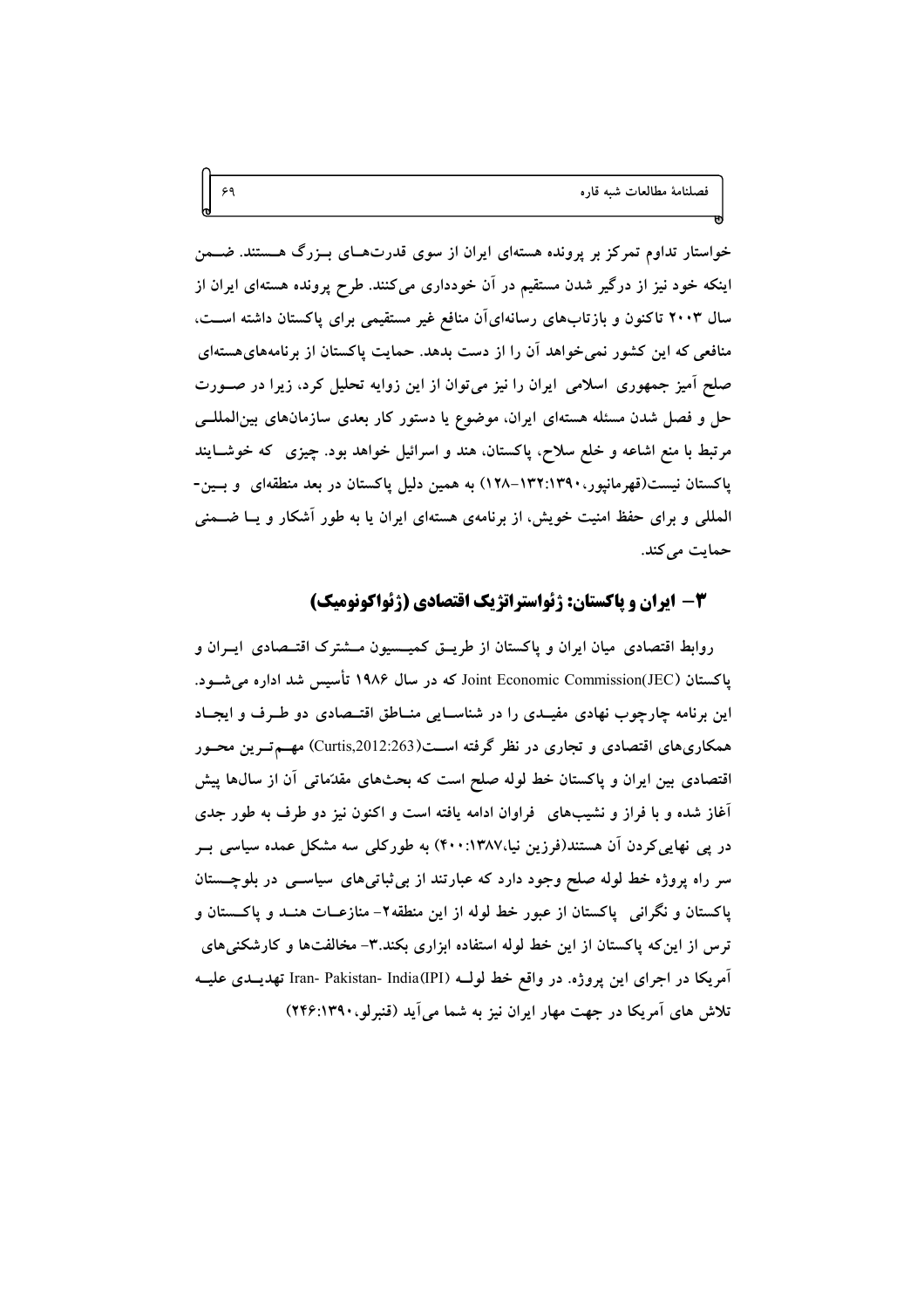به هر ترتیب این خط لوله در بلند مدت آثار اقتصادی و منافع زیادی برای هر دو کــشور دارد. ایران از در آمد حاصل از فروش گاز برخوردار خواهد شد و پاکستان علاوه بر تأمین نیازهای ابزاری، به درآمد زیادی بابت انتقال گاز به هنــد دســت خواهــد یافــت. یاکــستان کشوری است که نیازهای انرژی آن به ویژه در بخش گاز رشـد زیـادی دارد. اسـلام آبـاد عسلاوه بــــر يــــروژه خــــط لولــــه (IPI)بــــه جــــايگزين هــــاي ديگــــري شــــامل Turkmenistan-Afghanistan-Pakistan-India (Tapi) که در آن ترکمنستان منبع تــأمین گــاز به شمار می آید و (QOPI) که در آن از قطر به عنوان منبع اصلی تأمین گاز استفاده می شود. نظر دارد امّا به نظر می رسد با صرفهترین و امکان پذیر ترین گزینه همان پــروژه (IPI) باشــد. بحرانهای اخیر در روابط پاکستان و آمریکا طی کشته شدن بن لادن نیز باعث شده است تا پاکستان ضمن فاصله گرفتن از آمریکا، به ایران و چین نزدیکتر شود. ضمن این که مقامات پاکستانی بحث خط لوله را بعد از سردی روابط با آمریکا در پی کشته شـدن بـن لادن، بــه طور جدی تری مطرح کردهاند. احداث این خط لوله در واقع مـی توانــد بــر روابــط هنــد و یاکستان و خصوصاً مسئله ی کشمیر تاثیرگذار باشد و آنها با ملاحظات بیــشتری در مــورد آن تصمیم بگیرند. علاوه بر این،احداث خط لوله روابط پاکستان و ایــران را در خــصوص مساله افغانستان تحت تاثیر قرار میهد، چرا کـه دو کـشور رقبـای منطقـهای در عرصـهی افغانستان محسوب می شوند. همچنین خط لوله تضادهای شیعه و سنی را درحوزه بلوچستان ايران و مناطق سني نشين ياكستان تعديل مي كند(2007:2007.Maleki) به طور كلي احداث ايسن خط لوله، متغیر اقتصادی را در روابط ژئو استراتژیک بین ایران و پاکستان پررنگتر خواهــد کرد و موجب خواهد شد که دو کشور نیز به هم نزدیک شوند، ضمن این کـه احـداث ایــن خط لوله در کنار مناسبات تجاری می تواند عامل امنیت را در محیط ژئو استراتژیک روابط ایران و پاکستان به عامل اقتصادی تبدیل کند.

#### نتتحه

مقالهی حاضر ضمن بهرهگیری از ابزار مفهومی ژئواستراتژیک و عوامل اصلی این دانش-واژه، به بررسی روابط ایران و پاکستان در چهار حوزهی فرهنگی– سرزمینی، سیاسی، امنیتی

 $V \cdot$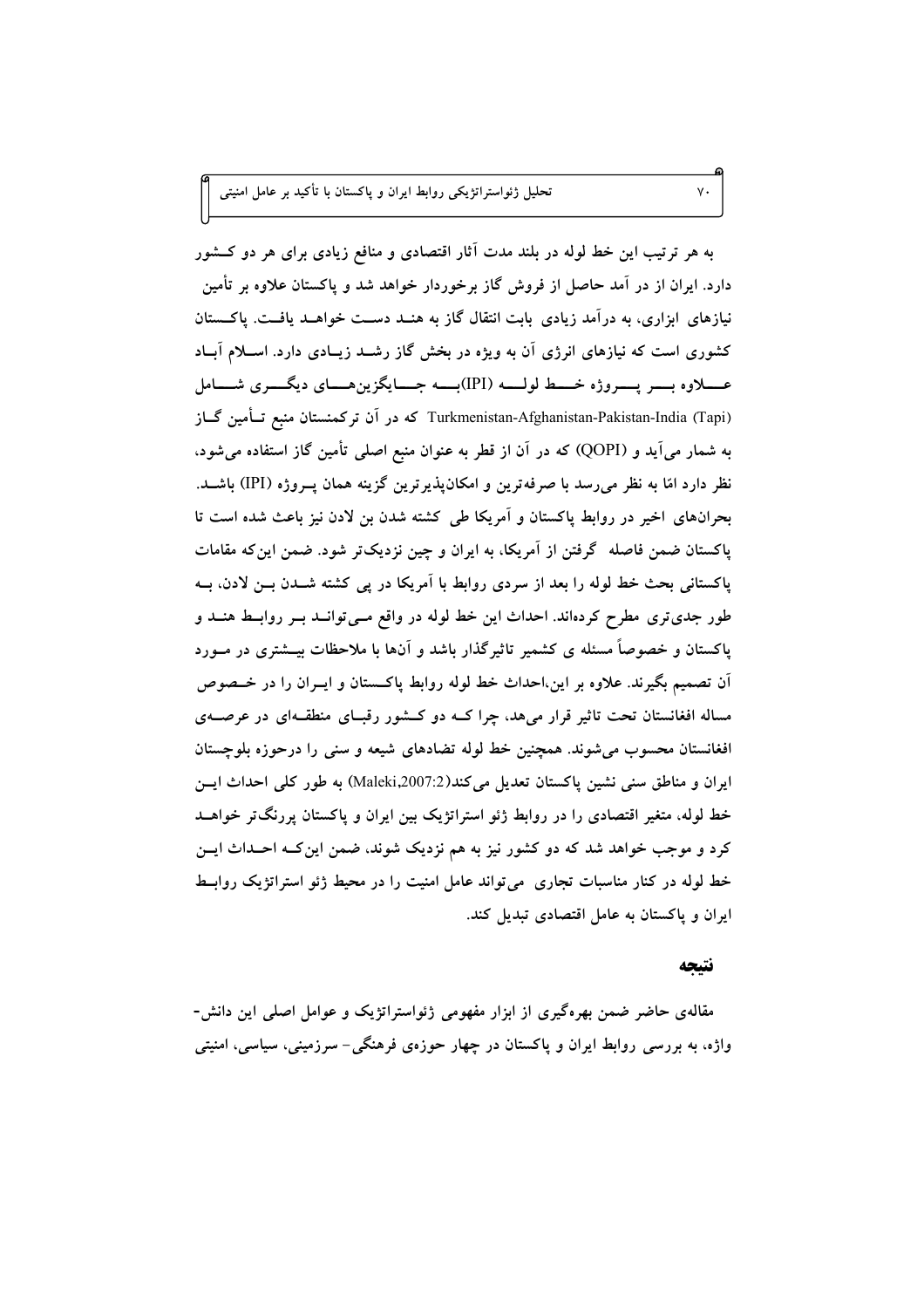و اقتصادی پرداخت. همانگونه که بیان شد، عامل اصلی روابط دو کشور ایران و پاکستان که زمینهساز همکاری ًبیشتر طرفین و نیاز آنها به هم میشود، عامل امنیت ژئو اســتراتژیک است. در واقع می توان گفت نیاز امنیتی دو کشور به یکدیگر به عنوان حاشـیههـای امنیتــی آنها را به هم نزدیک کرده است. پاکستان با توجه به تهدید استراتژیک هنـد، سـعی کــرده است در میان همسایگان مستقیم و غیرمستقیم خــود در خاورمیانــه و در غــرب شــرکایی از جمله ایران پیدا کند تا آنها بتوانند با حمایت از پاکستان در مقابل هند تـوازن اســتراتژیک برقرار کنند. عوامل ناامنی باعث شده است دو کشور در سیاست خارجی خسود نسسبت ب یکدیگر برخی از ملاحظات امنیتی در یک محیط ژئواستراتژیک را لحاظ کنند. دغدغــههــا و منافع راهبردی ایران در بخش شرقی بر برقراری الویت امنیت و ثبات و صـیانت از مرزهـا، رقابت با قدرتهای سنی همچون عربستان سعودی و نیز افزایش نفوذ در افغانستان پــس از خروج آمریکا تمرکز دارد. عامل کلیدی که رقابت و همکاری بین ایران و پاکستان را شکل می دهد احتمالاً اختلافات فزاینده بین آمریکا و پاکستان است. با وجود تمام این حــوزههــا به نظر میرسد در آینده همکاریهای راهبردی بین تهران و اسلام آباد احتمالاً بــا مــشکلات بیشتری روبرو شود. روابط نزدیک پاکستان با عربستان سعودی و سرمایه گذاریهای کــلان ریاض در حوزهی دینی پاکستان، همچنان روابط تهران و اسلام آباد را پیچیده تر می سازد. یافتههای تحقیق نشان میدهد که برای گذار از عامل امنیتی در ژئواستراتژیک روابط ایران و پاکستان و رسیدن به روابط نهادینه شده و پر رنگتر شدن عامل فرهنگی و اقتــصادی، بایــد حوزه های مختلف سرمایهگذاری دو کشور در زمینههای اقتصادی بـه هــم نزدیـک شــوند. قرارداد خط لوله گاز در کنار ایجاد زیرساختهای مناسب اقتصادی، تجاری و فرهنگــی بــا توجه به همجواری دو کشور میتواند امری تأثیرگذار در این زمینه باشــد. ضــمن ایــن کــه پیوندهای تاریخی و فرهنگی روابط دو کشور میتواند در آینده بسترهای مناسبی را بــرای دوستی و نزدیکی فراهم کند، چرا که علاقهی مردم دو کشور به هم نمایان است. بــه طــور حتم هر تغییری در سطح تعاملات و عوامل ژئواستراتژیک روابط بین ایــران و پاکـــستان بــر آینده ی مناسبات منطقهای و بین|لمللی تاثیری بنیادین بر جای میگذارد و آینــده ی موازنــه قوا در نظام بینالملل را نیز دگرگون خواهد کرد.

 $Y \setminus$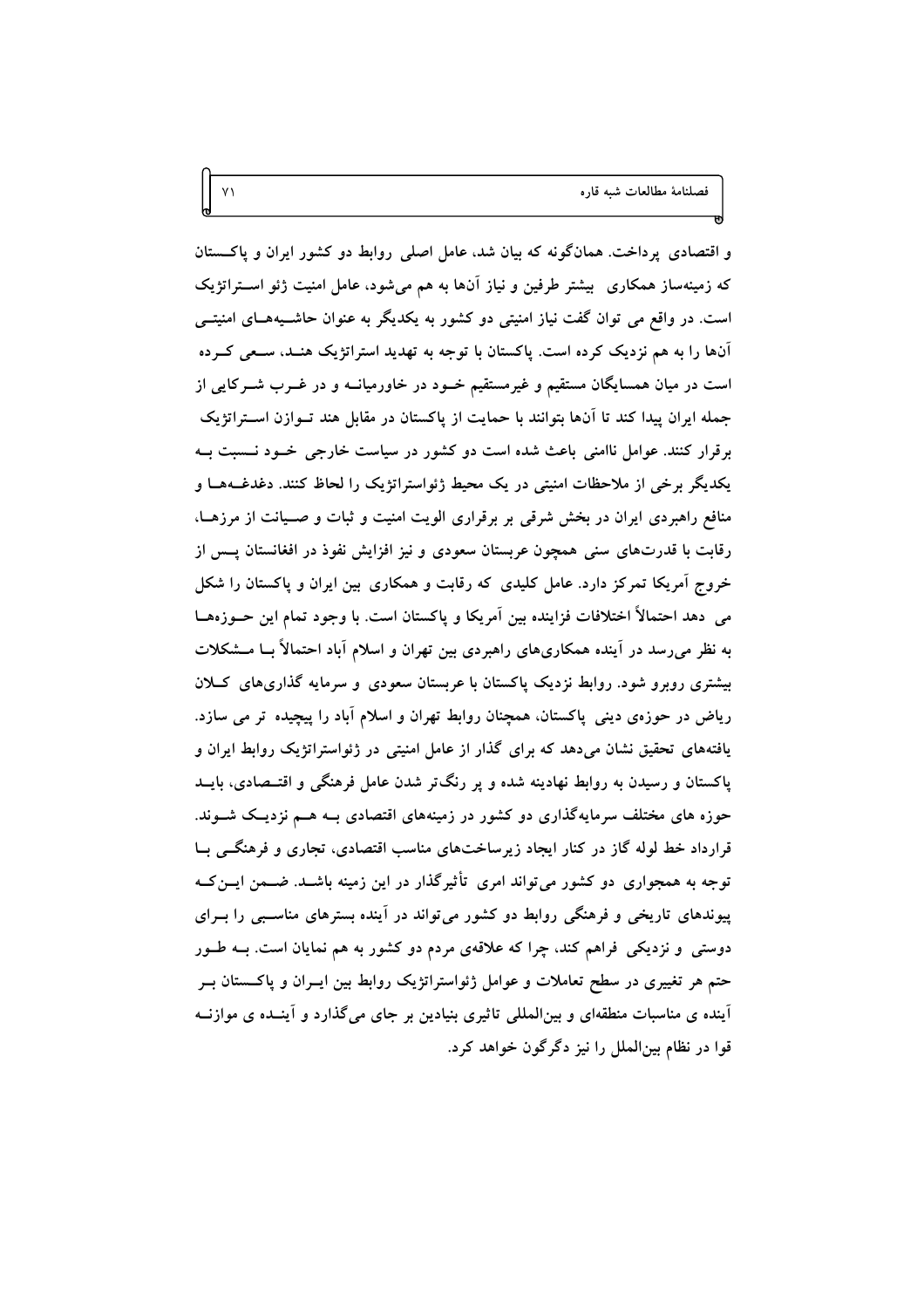منابع

 $Y\Upsilon$ 

۱- بورک، س. و لارنس زایرینگ (۱۳۷۷) **تاریخ روابط خارجی یاکستان**، ترجمـه ايرج وفايي، تهران: نشر كوير.

۲ - ترحمي، مهدي(۱۳۸۸) **تروريسم در پاکستان**، تهران: دفتـر مطالعــات بــين|لمللــي مبارزه با تروریسم دانشگاه آزاد اسلامی.

**۳- تمنا، فرامرز (۱۳۹۰) جایگاه افغانستان در روابط ایران با پاکستان،** در مناسبات راهبردی ایران و پاکستان به اهتمام طیبه واعظی،تهـران: پژوهـشکده مطالعــات راهبــردی،  $\mathcal{M}$  - 111  $\mathcal{M}$ 

**۴- حسین پور، رضیا (۱۳۸۵) تحلیل و بررسی هم روشی سیاست خارجی جمهوری اسلامی ایران در تعامل با جمهوری آذربایجان** ب**ا واقعیت ه**ای ژئوژلیتیک و ژئیو استراتژیک، پایان نامه کارشناسی ارشد، به راهنمایی پیـروز مجتهــدزاده، تهـران: دانــشگاه تربيت مدرس.

<sup>۵</sup>- خسروی، غلامرضا (۱۳۹۰) **شــیعیان یاکـــستان**، در مناســبات راهبــردی ایــران و ياكستان به اهتمام طيبه واعظى، تهران: يژوهشكده مطالعات راهبردي، صص١٨٣ ـ ١٣٩.

**۴- شفیعی، نوذر، قلیچ خان، غلامرضا (۱۳۸۹) <b>تبیین تاثیر رادیکالیسم اســلامی بــر روابط ایران و یاکستان**، فصلنامه مطالعات راهبردی جهان اسلام، سال یازدهم، شمارهٔ۴۲. تابستان. صص ١١-١.

۷- عزتی، عزت الله (۱۳۷۹) **ژئو استراتژی**، تهران: سمت.

**۸- فرزین نیا، زیب (۱۳۸۷) ایران و آسیا در دولت نهم: فراز و نشیب ها**، فیصلنامه سیاست خارجی، سال ۲۲،شماره ۲، تابستان صص ۴۲۰- ۳۹۷.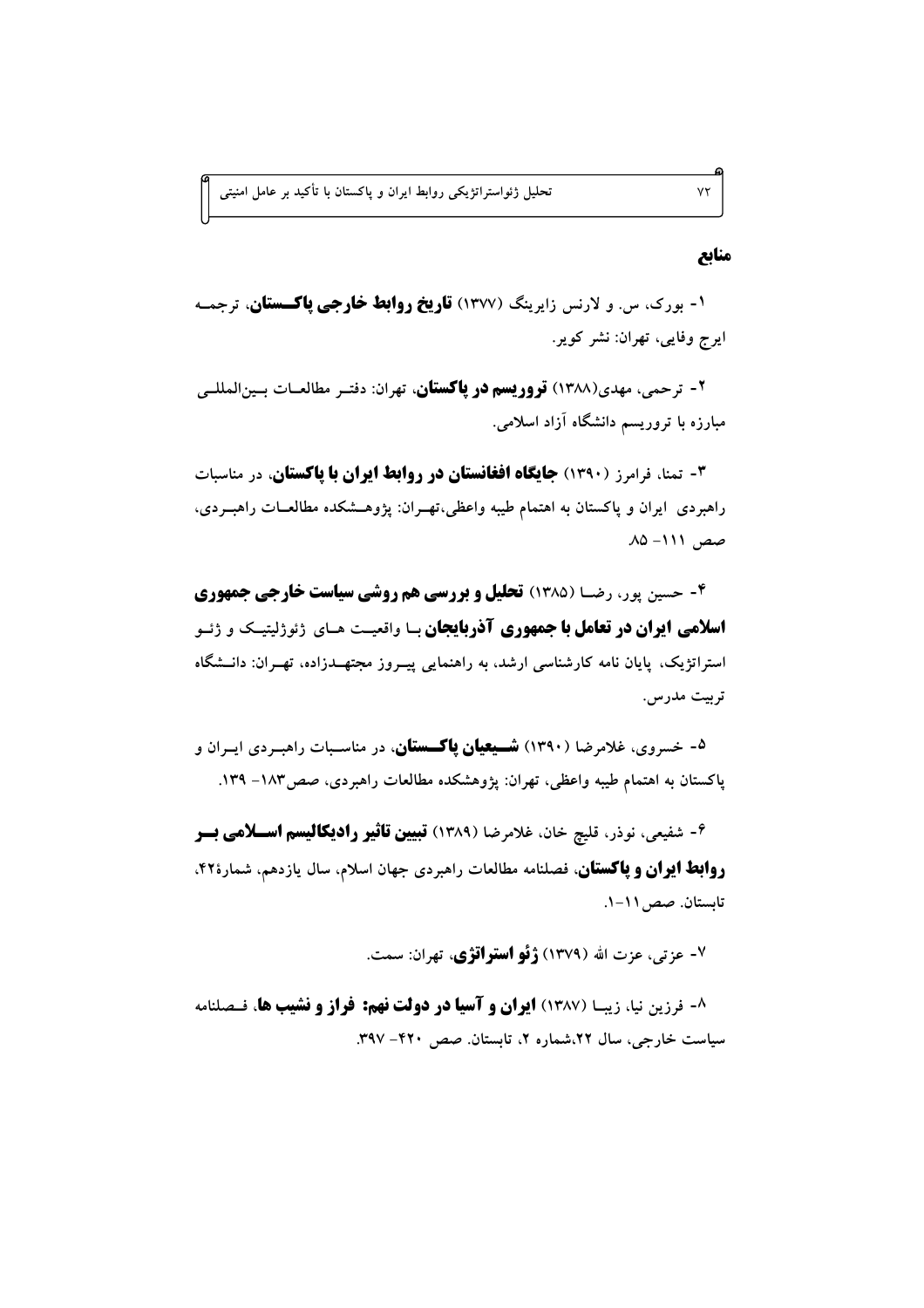۹- قدسی، امیر (۱۳۸۴)**ایران و پاکستان، توسعه همگرایی راهبودی**، ویاژه نامله همشهری دیپلماتیک،شماره ۱۴، مرداد، صص۴۳-۲۹ .

 $Y\Upsilon$ 

**۱۰- تنبرلو، عبدالله (۱۳۹۰) اقتصاد سیاسی پروژه انتقال گاز طبیعی به پاکستان، در** مناسبات راهبردی ایران و پاکستان به اهتمام طیبه واعظـی، تهـران: پژوهـشکده مطالعـات راهبردی،صص20۵– ۲۱۵.

**11- قندیل، عباس (۱۳۷۵) «عوامل و موانع همکاری در روابسط میسان ایسران و پاکستان** ». پایان نامهٔ کارشناسی ارشد روابط بــین الملل،بــه راهنمــایی داریــوش اخــوان کاظمی، دانشکدهٔ حقوق و علوم سیاسی،دانشگاه تهران.

**12- قهرمان پور، رحمان(۱۳۹۰) تاثیر مسئلة هسته ای ایران بسر روابسط ایسران و پاکستان**، در مناسبات راهبردی ایران و پاکستان به اهتمام طیبه واعظی،تهران: یژوهــشکده مطالعات راهبردی،صص ١٣٧- ١١١.

**۱۳- کاویانی، مراد،(۱۳۸۹) ناحیه گرایی در ایران از منظـر جغرافیـای سیاسـی.** تهران: انتشارات پژوهشکده مطالعات راهبر دی.

۱۴ - ........................... کارکرد ژئویلیتیک بلوچستان در مناسـبات ایـران و **یاکستان**، در مناسبات راهبردی ایران و پاکستان به اهتمام طیبه واعظی،تهران: پژوهــشکده مطالعات راهبردي،صص ٢١٥- ١٨٣.

<sup>۱۵</sup>- کریمی یور، پیداش(۱۳۷۹) **مقدمه ای بر ایران و همسسایگانش** (منـابع تـنش و تهديد)، تهران: انتشارات جهاد دانشگاهی واحد تربيت معلم تهران.

۱۶- لاکوست،ایو و بئاتریس ژیلبن،(۱۳۷۸) **عوامل و اندیسشه هسا در ژئویلیتیسک**، ترجمه على فراستي، تهران: آمن.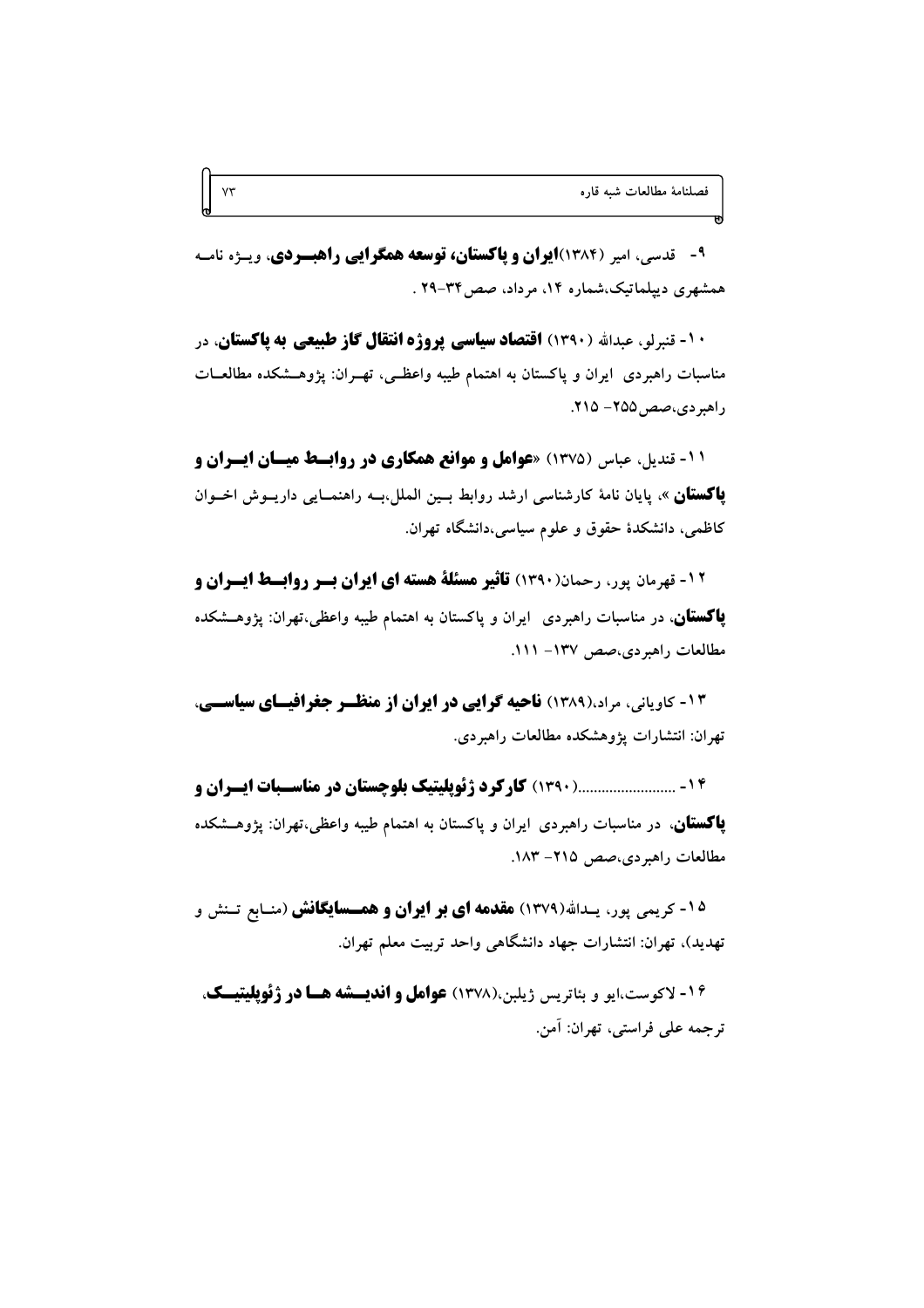۱۷- مینایی،مهــدی(۱۳۸۶)**مقدمه ای بر ژئواســتراتژی**،تهــران:پژوهــشکدهمطالعــات ر اهبر دی

**18 - واعظی، محمود (۱۳۸۶)چالش ها و رویکرد امنیتی ایران در محیط پیرامونی،** ماهنامه همشهری دیپلماتیک، شماره بیست وسوم، نیمه اسفند، صفحات ۳۸–۳۴ ۱۹- واعظی، طیبه (۱۳۹۰) **روابط ایران و پاکستان**، روندها و تحـوُلات در مناسـبات راهبردی ایران و پاکستان به اهتمام طیبه واعظی،تهــران: پژوهــشکده مطالعــات راهبــردی.

20-Abbas,Hassan,(2010) **Shiism and Sectarian Conflict in Pakistan :** Identity Politics, Iranian Influence, and Tit-for-Tat Violence, Combating Terrorism Center at West Point. Occasional Paper Series.

21-Alam,Shah,(2004)**Iran-Pakistan Relations:** Political and Strategic Dimensions, Strategic Analysis journal, Vol. 28, No. 4,pp:526-547.

22-Ali Khan, Zahid and Shabir Ahmad,( 2008) **Pakistan and Iran in Afghanistan:** From Soviet Intervention to the Fall of Taliban, Central Asia Journal No. 64,pp:28-42. Linked available at:http://www.asc-centralasia .edu.pk /Issue 64/02 Pakistan and\_Iran\_in\_Afghanistan.html

23-Askari Rizvi, Hassan,(2004) **Pakistan's Foreign Policy:** An Overview 1947- 2004,Pakistan Institute of Legislative Development And Tran sparency- Pildat, pp:1-29

24-Curtis, Lisa,(2012) **The reorientation of Pakistan's foreign policy toward its region,** Contemporary South Asia, Vol. 20, No. 2, June, pp. 255–269

**.17 -43 â^**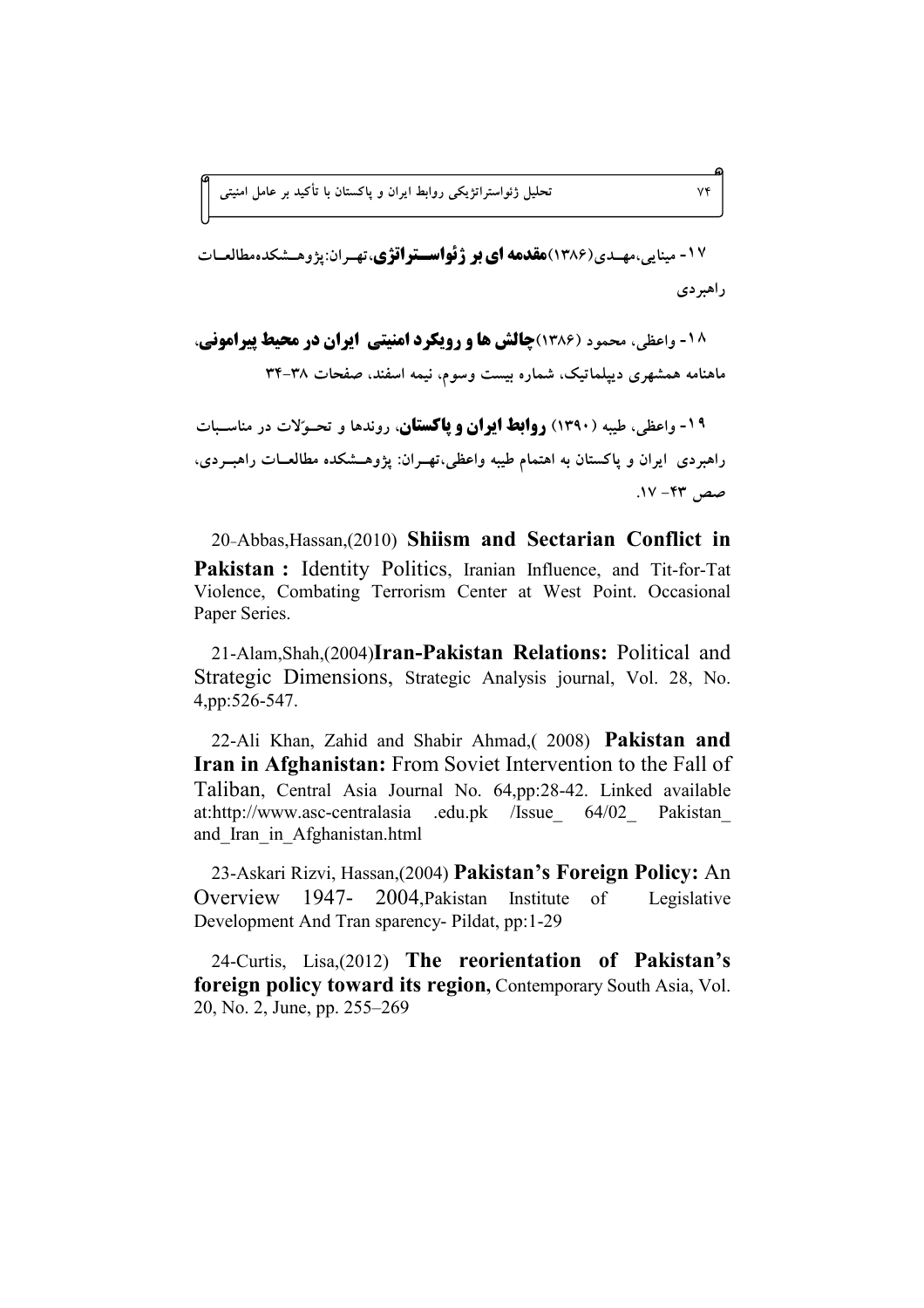25-Imani, Masoud(2009) **Caspian Basin Energy Resources and Iran 's Foreign Relations With India and Pakistan**, International Politics, Vol.2, No.III, Winter& Spring.

26-Karabulut, Bilal,(2005) **Strategy ,geo-strategy,** geopolitics, Platin yayinlary, Ankara

27- Kerr, Paul, Nikitin, Mary ,(2012) **Pakistan's Nuclear Weapons:** Proliferation and Security Issues, CRS Report for congress, May 10.Number RL34248.

28- Kumar, Sumita,(2008) **Pakistan–Iran Relations:**The US Factor, Strategic Analysis, Vol. 32, No. 5, September .pp773-789.

29-Maleki, Abbas, (September 2007**)"Iran-Pakistan -India Pipeline:** Is It a Peace Pipeline?" Magazine or Newspaper Article, MIT Center for International Studies Audit of the Conventional Wisdom, volume 7, issue 16.pp:1- 4

30- Mashal, Mujib(30 jul 2011) **Pakistani troops aid Bahrain's crack down**, linked available at: http:// www. aljazeera .com/indepth/ features/ 2011 /07/ 2011725145048574888 .html

31- Montazeran, Ahmed and Kashif Mumtaz.(2004) **"Iran-Pakistan Cooperation for Regional Stability and Peace. "** Strategic Studies, Vol. XXIV, No.1, Spring.

32- Mushahid, Hussain, (1993)**"Pakistan-Iran Relations in the Changing World Scenario:** Challenges and Response," in Tarik Jain, et al, eds., Foreign Policy Debate: The Years Ahead (Islamabad: Institute of Policy Studies), pp. 215-9.

33- Pant, Harsh V.(2009) **Pakistan and Iran's Dysfunctional Relationship**, Middle East Quarterly, Spring, Volume xvi: Number 2, pp"43-50